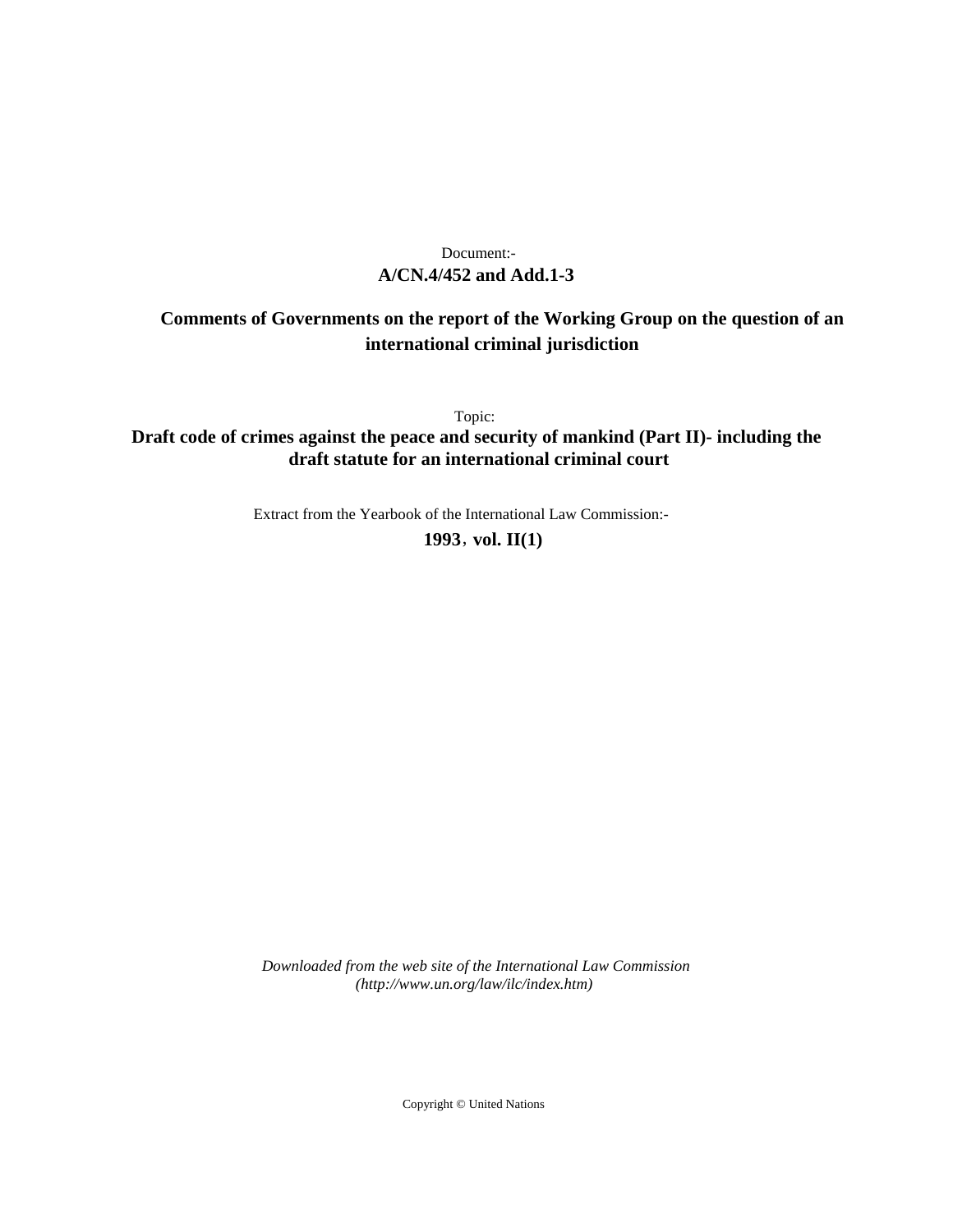# **DOCUMENT A/CN.4/452 and Add.1-3**

# **Comments of Governments on the report of the Working Group on the question of an international criminal jurisdiction**

*[Original: English/Russian/Spanish] [10 and 25 May, 20 July and 7 September 1993]*

# **CONTENTS**

|                                             | Page |
|---------------------------------------------|------|
|                                             |      |
|                                             |      |
| <b>COMMENTS RECEIVED FROM MEMBER STATES</b> |      |
|                                             |      |
|                                             |      |
|                                             |      |
|                                             |      |
|                                             |      |
|                                             |      |
|                                             |      |
|                                             |      |
|                                             |      |
|                                             |      |
|                                             |      |
|                                             |      |
|                                             |      |
|                                             |      |
|                                             |      |

\* The reply submitted jointly by Denmark, Finland, Iceland, Norway and Sweden is reproduced under **Nordic countries.**

#### **Multilateral instruments cited in the present document**

*Source*

Convention on the Prevention and Punishment United Nations, *Treaty Series,* vol. 78, p. 277. of the Crime of Genocide (New York, 9 December 1948)

Geneva Conventions for the protection of war victims Ibid., vol. 75, pp. 31 et seq. (Geneva, 12 August 1949)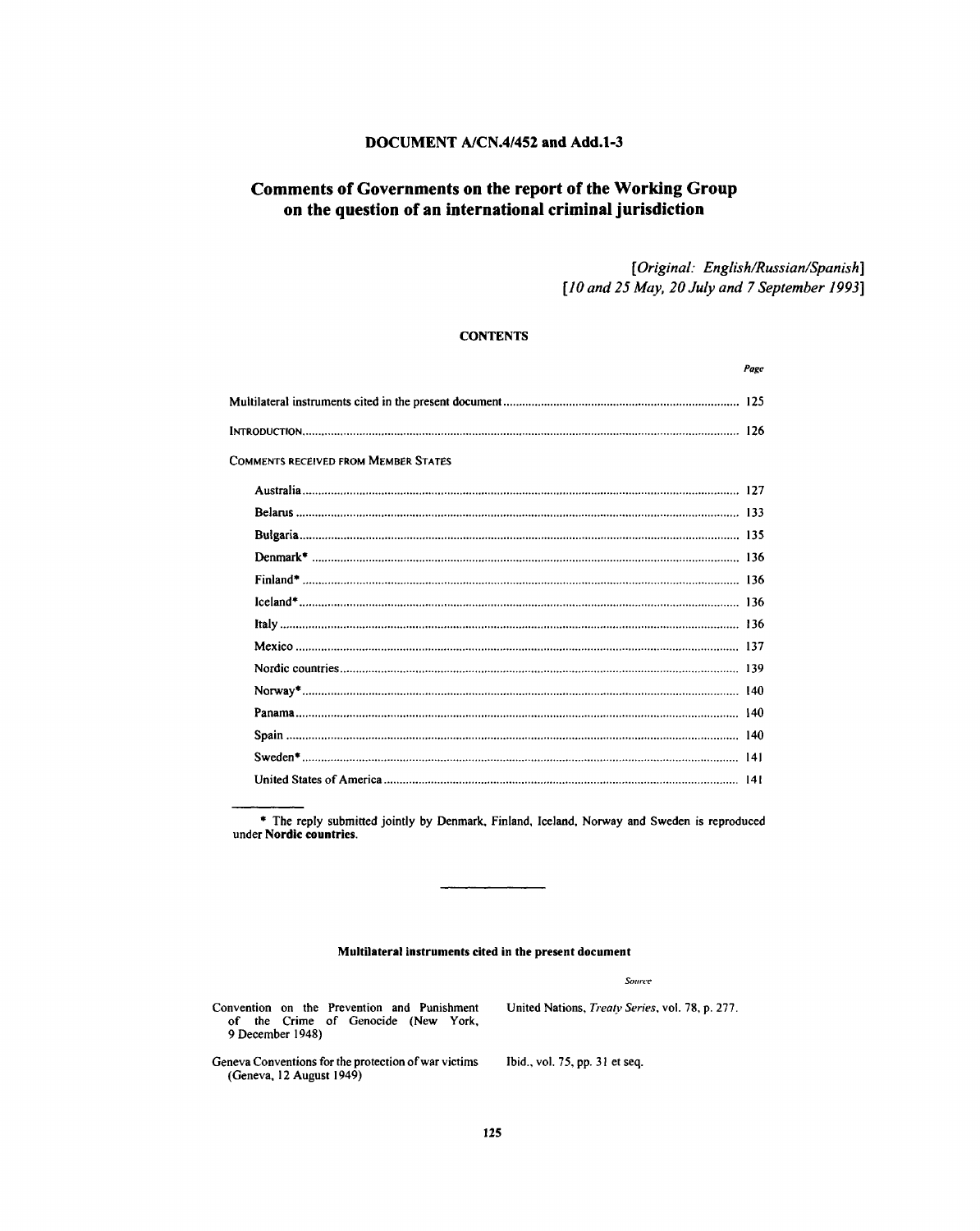|                                                                                                                                                                                    | <b>Source</b>                                                                     |
|------------------------------------------------------------------------------------------------------------------------------------------------------------------------------------|-----------------------------------------------------------------------------------|
| Protocols additional to the Geneva Conventions of<br>12 August 1949, and relating to the protection of<br>victims of armed conflicts (Protocols 1 and II)<br>(Geneva, 8 June 1977) | Ibid., vol. 1125, pp. 3 et seq.                                                   |
| Conventions for the Protection of Human Rights and<br>Fundamental Freedoms (Rome, 4 November<br>1950)                                                                              | Ibid., vol. 213, p. 221.                                                          |
| International Covenant on Civil and Political Rights<br>(New York, 16 December 1966)                                                                                               | Ibid., vol. 999, p. 171.                                                          |
| Convention for the Suppression of Unlawful Seizure<br>of Aircraft (The Hague, 16 December 1970)                                                                                    | Ibid., vol. 860, p. 105.                                                          |
| International Convention on the Suppression and<br>Punishment of the Crime of Apartheid (New<br>York, 30 November 1973)                                                            | Ibid., vol. 1015, p. 243.                                                         |
| Convention on the Prevention and Punishment of<br>Crimes against Internationally Protected Persons,<br>including Diplomatic<br>Agents (New York,<br>14 December 1973)              | Ibid., vol. 1035, p. 167.                                                         |
| International Convention against the Taking of Hos-<br>tages (New York, 17 December 1979)                                                                                          | Ibid., vol. 1316, p. 205.                                                         |
| Convention on Conciliation and Arbitration with the<br>Conference on Security and Cooperation in<br>Europe                                                                         | Revue générale de droit international public, Paris,<br>vol. XCVII, 1993, p. 213. |

# **Introduction**

1. At its forty-seventh session, in 1992, the General Assembly adopted resolution 47/33 of 25 November 1992 concerning the report of the International Law Commission on the work of its forty-fourth session.

2. Paragraphs 4, 5 and 6 of the resolution read as follows:

#### *[The General Assembly,]*

4. *Takes note with appreciation* of chapter II of the report of the International Law Commission, entitled "Draft Code of Crimes against the Peace and Security of Mankind", which was devoted to the question of the possible establishment of an international criminal jurisdiction;

5. *Invites* States to submit to the Secretary-General, if possible before the forty-fifth session of the International Law Commission, written comments on the report of the Working Group on the question of an international criminal jurisdiction;<sup>1</sup>

6. *Requests* the International Law Commission to continue its work on this question by undertaking the project for the elaboration of a draft statute for an international criminal court as a matter of priority as from its next session, beginning with an examination of the issues identified in the report of the Working Group and in the debate in the Sixth Committee with a view to drafting a statute on the basis of the report of the

Working Group, taking into account the views expressed during the debate in the Sixth Committee as well as any written comments received from States, and to submit a progress report to the General Assembly at its forty-eighth session.

3. Pursuant to the General Assembly's request in paragraph 5 of that resolution, the Secretary-General addressed a circular letter to Governments dated 1 December 1992 inviting them to submit their written comments, if possible before the forty-fifth session of the Commission.

4. As of 23 July 1993, the Secretary-General had received eight replies, the texts of which appear in the present document; a ninth reply received after the close of the session is also reproduced below.<sup>2\*\*</sup>

*Yearbook .. . 1992,* vol. II (Part Two), document A/48/10, annex.

<sup>\*\*</sup> The paragraphs of the report of the Working Group which are the subject of commentary by Member States appear in parentheses.

 $2$  References to the question of an international criminal jurisdiction are also to be found in document A/CN.4/448 and Add. 1 (reproduced in the present volume) containing the comments and observations received from Governments on the draft Code of Crimes against the Peace and Security of Mankind adopted on first reading by the Commission at its forty-third session.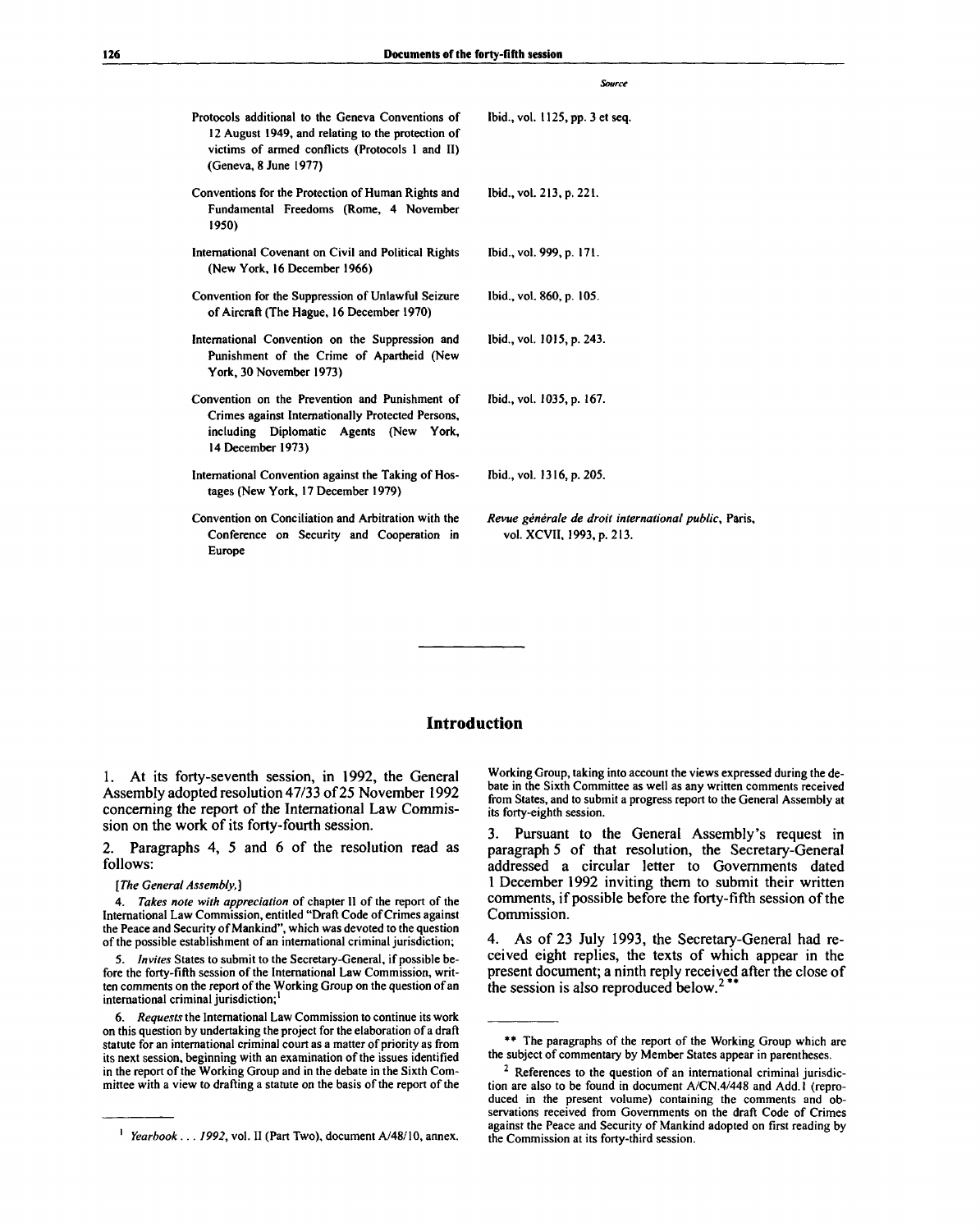# **Comments received from Member States**

#### **Australia**

*[Original: English] [3 May 1993]*

1. Australia supported the granting of a mandate to the Commission to prepare a draft statute for an international criminal court and it hopes that its comments will assist the Commission in this task. Australia reserves its position however on the draft statute that will ultimately be prepared by the Commission. The structure of the following comments closely follows that of the report of the Working Group.

### GENERAL COMMENTS

In its statement during the debate on this issue in the Sixth Committee on 28 October 1992, Australia assessed the general approach of the Working Group and noted the importance of the following elements of that approach:

*(a)* The detachment of the statute of an international criminal court from the Code of Crimes against the Peace and Security of Mankind;

*(b)* The confinement of the jurisdiction of an international criminal court, at least in the first phase of its operation, to individuals and not States;

 $(c)$  The establishment of an essentially voluntary jurisdiction for such a court, which would be concurrent with that of national courts;

*(d)* The establishment of such a court, at least in the first phase of its operations, as a facility to be called upon when needed, rather than a standing full-time body.'

3. In underlining the importance of these elements, Australia asks the Commission to give them due weight in its work on a draft statute.

#### SPECIFIC COMMENTS

# 1. Structural and jurisdictional issues

#### (a) *Method by which the court is to be established*

Australia agrees with the conclusion expressed by the Working Group (para. 45) that an international criminal court should be established under its own statute in treaty form.

# (b) *Composition of the court*

5. Australia has already noted the importance of the Working Group's view (para. 46), that the court, at least in the first phase of its operations, should not be a fulltime body but constituted on each occasion when it was required to act. This position reflects an understanding of the limited workload that the court would face, at least in its early years of operation, and the costs that would be incurred in establishing and maintaining the court on a fulltime basis with a full complement of judges and a supporting administrative structure. Its workload would also clearly be more limited if it exercised concurrent, rather than exclusive, jurisdiction with national courts.

6. The Working Group rightly points out (para. 48) that judges of the court should be independent and impartial and possess appropriate qualifications and experience. Similar requirements are laid down for the ICJ judges in Article 2 of its Statute. There should also be a requirement (akin to Article 9 of the ICJ Statute) that the judges chosen to sit on the court should represent the "principal legal systems of the world".

7. The Working Group sets out (paras. 50 and 51) one possible arrangement for nominating judges to serve on the court and constituting it when required. Although this arrangement has merit, the Commission should canvass other possible mechanisms to ensure that all relevant issues are fully considered. Such an arrangement should not be cumbersome but built on a simple framework which provides guarantees for the nomination of qualified judges and the speedy convening of a panel of suitable judges to try a given case.

### (c) *Ways by which a State might accept the jurisdiction of the court*

8. The report restates the Working Group's view (para. 52) that the court should not have compulsory jurisdiction. Australia has noted the importance of this view. The establishment of a voluntary jurisdiction for the court would require a mechanism by which States could accept this jurisdiction. As outlined in that paragraph, a State becoming a party to the statute would accept "certain administrative obligations". The acceptance of the court's jurisdiction by a State would be done by separate act. As noted by the Working Group, this act could be analagous to acceptance of the Optional Clause of the Statute of ICJ.

9. Any mechanism for accepting the jurisdiction of the court would have to allow States flexibility in nominating the terms upon which they would accept that jurisdiction. The report suggests various approaches (para. 54) to handling this question. In drafting the provisions of the statute on jurisdiction, the Commission should precisely define the terms on which a State may accept the jurisdiction of the court. Such provisions would need to contain a list of specific offences in relation to which a State could accept the court's jurisdiction. The Commission will also need to bear in mind that many States would no doubt have to reconcile national constitutional requirements with the acceptance of the jurisdiction of the court. These requirements may cover trial format, trial procedures and procedural safeguards.

10. The Working Group considers (para. 56) the question of access to the court by States which are not parties to its statute. The Working Group favours access to the court being available to States not parties to the statute on an ad hoc basis. Australia considers that this approach should be encouraged as it would enhance acceptance of the court's role. Article 35 of the ICJ Statute envisages the Court being

<sup>1</sup>  *Official Records of the General Assembly, Forty-seventh Session, Sixth Committee,* 22nd meeting, paras. 30-38, in particular para. 31.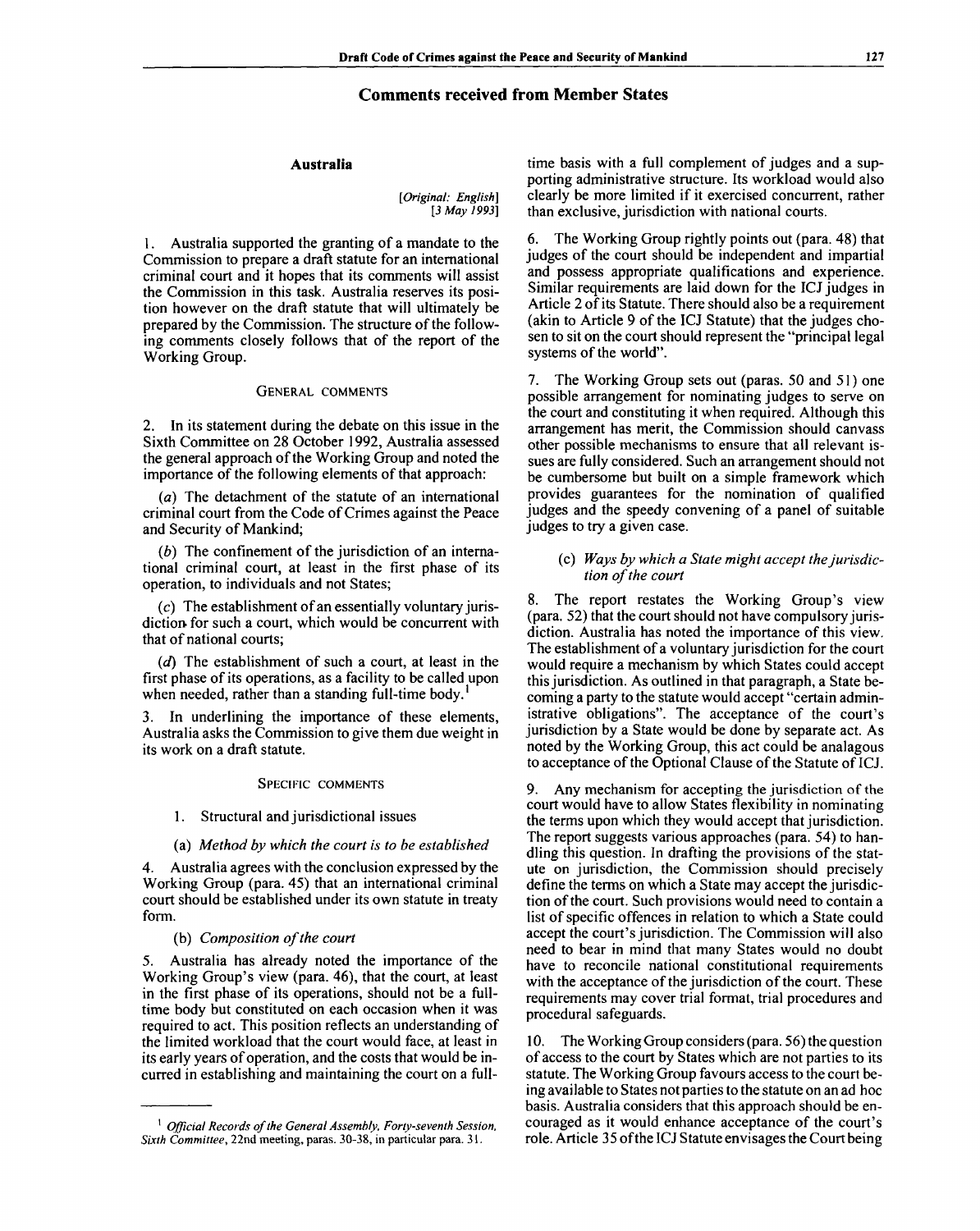open on a conditional basis to States which are not parties to the Statute. Appropriate conditions akin to those suggested by the Working Group would have to be imposed on States which were not parties to the court's statute.

# (d) *Jurisdiction* ratione materiae *of the court*

11. In its statement during debate on this issue in the Sixth Committee at the forty-seventh session of the General Assembly, Australia noted its general support for the Working Group's approach in dealing with the jurisdiction *ratione materiae* of the court. Australia continues to support this as a basic approach which would see the court's jurisdiction based on "specified existing international treaties defining crimes of an international character"(para. 57), including the Code of Crimes against the Peace and Security of Mankind, subject to its adoption and entry into force. The treaties themselves would obviously not be picked up in their entirety by the statute. It would be a matter of selecting the relevant crimes established by the treaties over which the court would exercise jurisdiction. Such crimes would have to be carefully defined.

12. The establishment of such a jurisdiction, however, is not without its difficulties. The existing treaties, apart from the Convention on the Prevention and Punishment of the Crime of Genocide (especially art. VI), which would form the basis of the jurisdiction, contain no reference to States parties being given the option to submit cases to a court of the type under discussion. A mechanism will need to be found to resolve this problem.

A further difficulty would arise where a party to the statute was not also a party to all the treaties forming the basis of the court's jurisdiction. This difficulty would be resolved if there was sufficient flexibility for States to accept the jurisdiction of the court only in relation to those treaties to which they were parties. This issue also arises in deciding whether States which have not accepted the court's jurisdiction in relation to offences established by treaties to which they are not parties should be able to initiate complaints relating to breaches of those offences.

14. In considering the treatment of offences under the statute, attention should also be given to the relationship between existing treaties and the draft Code. Australia noted in its comments on the draft Code<sup>2</sup> that, as currently drafted, the Code overlaps with and replicates definitions of offences already dealt with under existing conventions. More particularly, in a number of cases, the Code either omits elements of an existing crime or reduces its scope. If substantive differences between the Code and existing treaties remain unresolved, the jurisdiction *ratione materiae* of the court would not function properly. The general question of the definition of crimes in the statute is dealt with in paragraphs 30 et seq. below.

15. The Working Group notes (para. 58) that in the case of some conventions it may be necessary to limit the range of offences which fall within the court's jurisdiction *ratione materiae,* so as to avoid the court being overwhelmed by less serious cases. The example given concerned offences under conventions dealing with illicit trafficking in narcotic drugs. In addressing this issue in its statement to the Sixth Committee, Australia suggested that the court should have sufficiently flexible discretion in determining whether to hear a particular case. The issue would also arise at the time when a State elected to accept the jurisdiction of the court for particular offences. Having accepted the jurisdiction of the court in this manner, that State would no doubt want to be certain of access to that court for the trial of those alleged to have committed offences of that kind. To provide this certainty, offences listed in the statute would need to specify clearly the degree of seriousness attached to them (thus justifying their falling within the court's jurisdiction).

Australia accepts the view expressed by the Working Group in its report (para. 59) that, at the first stage of the establishment of the court, its jurisdiction should be limited to those crimes defined by treaties in force and should not be extended to crimes against general international law which have not been "incorporated into or defined by treaties in force".

(e) *Jurisdiction* ratione personae *of the court*

17. The assertion of the jurisdiction *ratione personae* of the court is a complex task, as the Working Group acknowledges in its report. It is a matter that requires detailed consideration.

18. An initial hurdle is the diversity of bases for jurisdiction *ratione personae* to be found in the domestic criminal law regimes of States. Those States intending to become parties to the statute would no doubt wish to reconcile to the greatest possible extent the jurisdiction *ratione personae* of the court with the equivalent jurisdiction in their domestic criminal law.

19. A further hurdle to be overcome is the definition of the relationship between the court's jurisdiction *ratione personae* and the jurisdiction bestowed on States which are parties to existing treaties to deal with those who have committed offences established by those treaties. This is a further aspect of the broader task of settling the relationship between the statute and existing treaties.

20. Australia notes that the concept of "ceded jurisdiction" advanced by the Working Group (para. 64) offers only a partial solution to resolving possible conflicts between a State's jurisdiction *ratione personae* under an existing treaty and its acceptance of the court's jurisdiction. As the Working Group notes, the device of "ceded jurisdiction" would not be effective where a large number of States have a jurisdictional claim under a treaty which establishes universal jurisdiction over a particular crime. This case would be further complicated where some States claiming jurisdiction were not parties to the statute of the court. Such States might well consider that a State which ceded jurisdiction to an international criminal court rather than making the offender available to one of them for trial was in breach of its treaty obligations to them.

21. The Working Group considers (para. 66) the position of the State of nationality in relation to the jurisdiction *ratione personae* of the court. Australia does not consider as a matter of principle that the consent of the State of nationality should be necessary in every case before the court could exercise its jurisdiction to hear a case. There is merit in the alternative proposal made by the

<sup>&</sup>lt;sup>2</sup> Reproduced in document A/CN.4/448 and Add.1 in the present volume (see p. 62).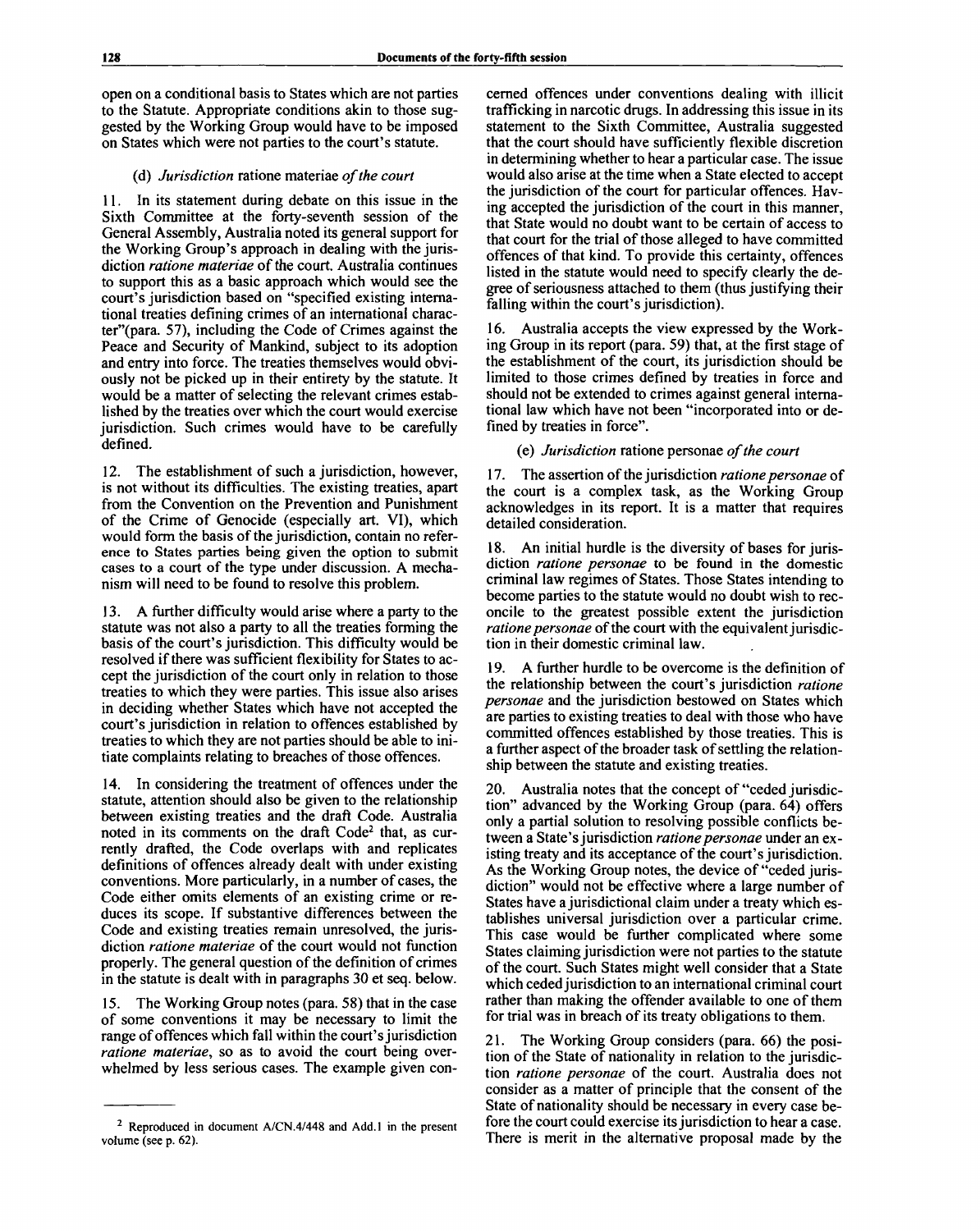Working Group in that paragraph that a State of nationality should only be able to prevent the court from exercising its jurisdiction if it is prepared to prosecute the accused before its own courts. This approach presupposes that a State of nationality could prosecute an accused person under its domestic law. Where it could not, that State should not be allowed to prevent an accused from being tried before an international court.

22. In determining the role of the State of nationality, the Commission will have to give careful consideration to the handling of offenders with dual nationality. There is a potential for conflict between the State of residence which had granted that person citizenship and the State of prior residence which still regarded him or her as holding its citizenship. The case could also arise where a person was born in a State and accordingly acquired its citizenship but on account of the citizenship of his or her parents or grandparents was regarded by another State as also holding its citizenship. The rights of respective States in such cases would need to be determined.

23. Australia believes that finding a solution to the problems highlighted by the Working Group in its consideration of the jurisdiction *ratione personae* of the court represents one of the greatest challenges in the drafting of the statute. Any solution will need to allow parties to the statute to take account of the jurisdictional claims of other States.

# (f) *The relationship between the court and the Code of Crimes against the Peace and Security of Mankind*

24. Australia supports the use of separate instruments to embody the statute of the court and the Code of Crimes against the Peace and Security of Mankind. The arguments in favour of this approach are cogently set out in the Working Group's report.

# (g) *Possible arrangements for the administration of the court*

25. The administrative arrangements for the court will be dictated by its structure, location and workload. If, as has been suggested, the court would not be constituted as a full-time body, at least in the first phase of its operation, there would be a reduced administrative burden which would, in turn, require fewer staff and resources than would be needed to support a full-time body.

26. The Working Group touches briefly (para. 78) on the question of where the court should sit and expresses the view that, where possible, the court should sit in the State where the alleged offence was committed. Australia notes that, if the court is intended to provide States parties to the statute with a forum which can deal with cases quickly and at arm's length in order to remove potential problems from trials, then such States may well be reluctant to have the court sit in their territory.

27. The Working Group has outlined some of the main issues which would arise in the administration of the court. The bulk of these issues do not require detailed consideration at this time. Some attention should, however, be paid to the nature of the court's relationship with the United Nations.

2. An international criminal trial mechanism other than a court

28. While noting the useful exposition in the Working Group's report (paras. 81 to 95) of the arguments in favour of establishing such a mechanism, Australia agrees, however, with the view of the majority of the Working Group that these alternative mechanisms do not address the major concerns which underlie calls for an international criminal jurisdiction.

# 3. Applicable law, penalties and due process

29. In considering questions of applicable law and due process, proper attention will need to be paid to ensuring that the resulting provisions of the statute accord with the relevant principles of human rights instruments and United Nations standards in the field of criminal justice.

(a) *The applicable law*

# (i) Definition of crimes

30. Aspects of the question of the jurisdiction *ratione materiae* of the court have been addressed in paragraphs 11 to 16 above.

31. As the Working Group notes (para. 101), article 15, paragraph 1, of the International Covenant on Civil and Political Rights (hereinafter "the Covenant") embodies the principle of *nullum crimen sine lege.* That provision requires that

No one shall be held guilty of any criminal offence ... which did not constitute a criminal offence, under national or international law, at the time it was committed.

The requirement of legal certainty and clarity in the definition of criminal offences, including defences and penalties, is fundamental to legality in penal matters. Australia supports the Working Group's commitment to upholding this fundamental rule of criminal law.

32. To observe the requirements of article 15, paragraph 1, of the Covenant, the Working Group argues (para. 101) that the jurisdiction of an international criminal court should be limited to specified crimes of an international character defined by treaties in force. Australia's support for this basic approach was reiterated in paragraph 11 above. It is of the greatest importance that the elements of the crimes selected should be carefully defined so that the prosecutor is required to prove that the conduct of an accused person encompasses the elements of a given crime.

33. Australia believes that, if the jurisdiction of the court is to include international crimes provided for in existing multilateral conventions, the following issues will need to be dealt with:

*(a)* The inadequacy of the definition of international crimes in existing conventions (including the lack of reference to defences, exculpatory factors and penalties);

*(b)* The relationship between the draft Code and the existing conventions;

(c) Typology of offences: determining which offences are the most serious and should therefore fall within the court's jurisdiction;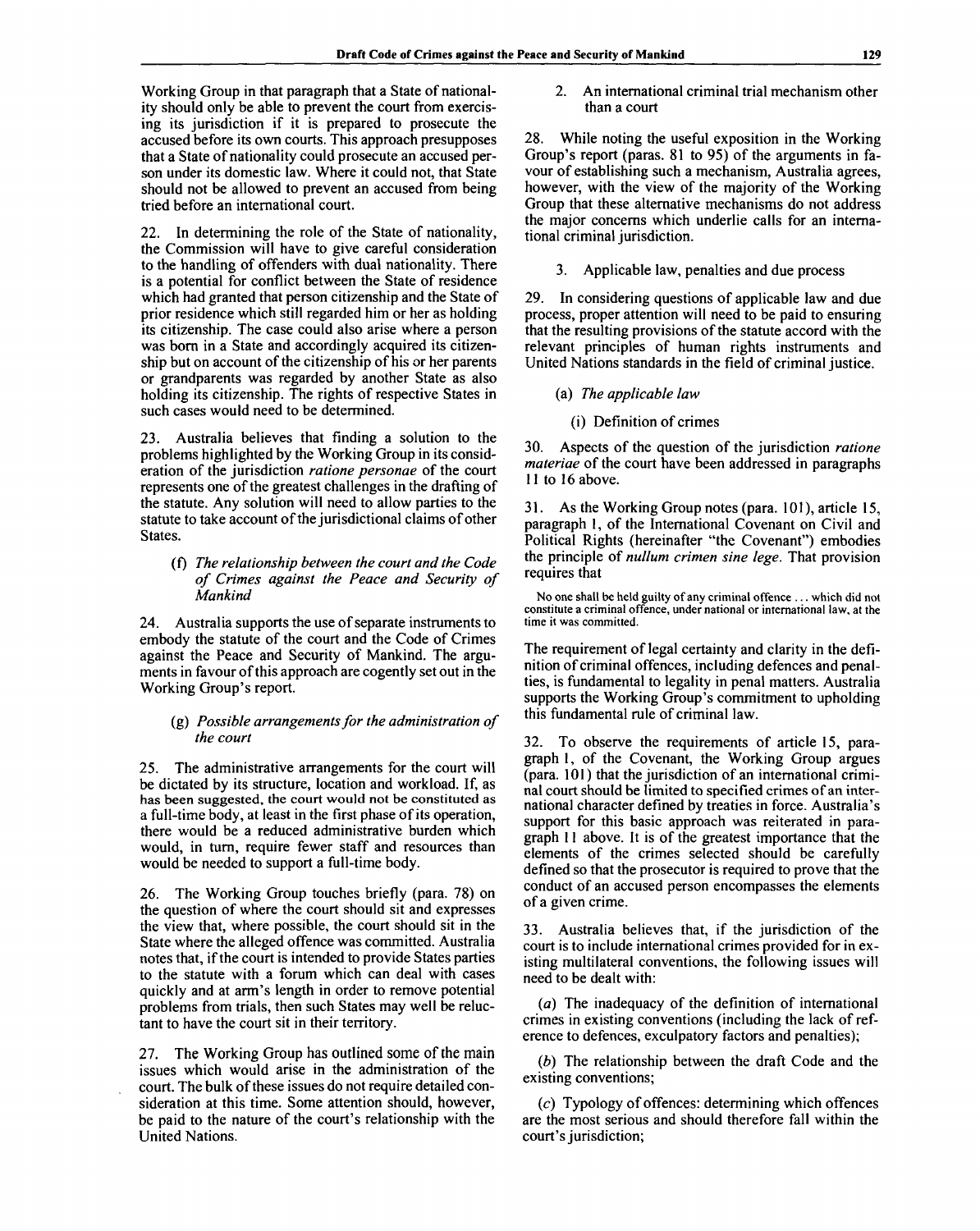*(d)* The manner in which the statute would confer jurisdiction over serious crimes with an international character.

# *a.* Specificity

34. While existing international conventions are the most reliable source of international law from which specific penal norms can be identified, existing treaties establish "criminal offences" in a number of different ways.

35. Some conventions proscribe the conduct and impose binding obligations on States to criminalize and punish that conduct at a national level; others refer more generally to an issue of international concern and create obligations to take measures deemed appropriate by respective States; and some simply create a duty to punish or extradite an alleged offender or to cooperate in the prosecution and punishment of certain conduct.

36. Consideration will need to be given to the manner in which specific offences that constitute serious crimes of an international character are to be deduced from the wide range of penal norms established by existing conventions. The criteria for bringing certain conduct defined in existing conventions within the jurisdiction of the court will need to be identified.

37. In general, it is Australian legal practice at both federal and state levels to identify specifically the constituent elements of a criminal offence, as well as defences, exculpatory factors and penalties. Australia is of the view that, despite reliance on existing conventions which define penal norms, the vagueness characterizing some provisions could lead to difficulties in meeting the requirements of article 15, paragraph 1, of the Covenant.

> *b.* Relationship between the Code of Crimes against the Peace and Security of Mankind and existing multilateral conventions

38. As noted in paragraph 14 above, Australia expressed concern in its comments on the draft Code that the Code overlaps and replicates definitions of offences already dealt with under other multilateral conventions, and in some cases either omits elements of existing crimes or reduces their scope.

39. If the court is to derive jurisdiction from multilateral conventions other than the Code, the relationship between these conventions and the Code must be clarified.

# c. Typology of offences

40. Australia agrees with the Working Group's recommendation that an international criminal court should be confined to dealing with crimes which are genuinely international in character, but the question arises as to what criteria should be used to determine which offences are to be regarded as: *(a)* genuinely international in character; and *(b)* serious enough to warrant inclusion in the jurisdiction of the court.

41. Is the identification of a crime as "genuinely international in character" sufficient for its inclusion? Should jurisdiction ultimately depend on the gravity of the offence committed? Some crimes, such as terrorism, must be regarded as inherently serious. Australia is of the view that these questions need clarification to ensure that objective criteria are used to determine which offences should fall within the court's jurisdiction.

Australia also notes that treaties establishing international crimes have various ways of dealing with the definition of such crimes. These variations can make it difficult to attribute a particular weight to an offence or to give an indication as to its seriousness, based on the way in which such conduct is defined in a given instrument.

# *d.* Provision conferring jurisdiction

43. The question of specificity overlaps with the question of how the statute is to confer jurisdiction on the court. The statute will require a provision or provisions which confer jurisdiction over international crimes. Such a provision or provisions will have an important role to play in ensuring that the statute meets the requirements of article 15, paragraph 1, of the Covenant.

# (ii) The general rules of criminal law

44. The Working Group notes (para. 103) that most treaties are silent about defences and extenuating circumstances and that no rules of international criminal law on these matters have evolved. The Working Group suggests (para. 104) that the court could refer to national law. As the Working Group notes, however, national law is in principle only a question of fact at the international level. Two options for dealing with this problem are explored. The first is to refer directly to applicable domestic law where appropriate. The second is to require dual criminality (by place of residence or place where the act was committed) and thereby refer to national law indirectly.

45. Australia appreciates that the main concern of the Working Group was to identify sources of applicable law. If the jurisdiction of the court is to run concurrently with that of national courts (as opposed to exclusively), there is a certain preliminary logic in filling the gaps of international criminal law by recourse to domestic law. Australia believes, however, that on balance this approach will inevitably lead to inconsistencies in treatment from case to case and thus create more problems than it solves. Defences and mitigating circumstances available will depend on the nationality of the accused and/or the place where a crime is committed. Such inconsistency is undesirable and may undermine the legitimacy of the court. The application of the domestic laws of different countries from case to case would also impose a major burden on the judges of the court, who could not be expected to have a detailed knowledge of all such laws.

# (iii) Applicable procedure

46. Australia agrees with the view expressed by the Working Group (para. 108) that the statute of the court, or rules thereunder, should specify to the greatest extent possible the procedural rules for trials. The Working Group also indicates that it may be necessary for the court to regulate its own procedure, in cases not covered by the statute or rules, by drawing on the principles common to the codes of procedure of the States parties.

47. While Australia agrees that the principle of *nullum crimen sine lege* does not prevent such a course of action, because that principle is concerned with substantive, as opposed to procedural, law, the application of different procedural rules again raises the issue of inconsistency.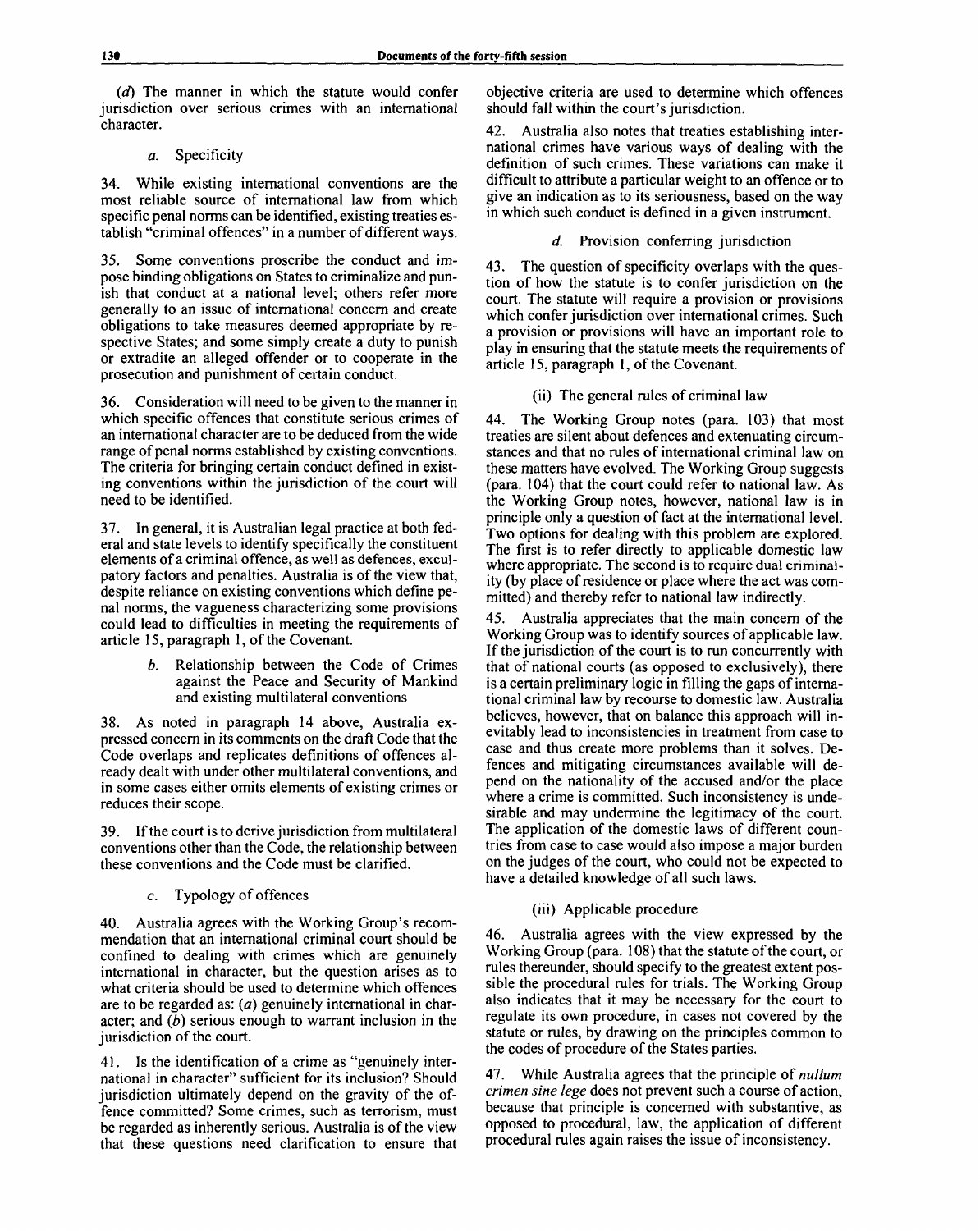48. To overcome the potential problem of inconsistency, a unified set of rules would need to be applied whatever the national origin of the accused. Questions of procedure and, in particular, rules of evidence are not just technical matters but are central to ensuring a fair trial, as the United Kingdom pointed out in the Sixth Committee at the forty-seventh session of the General Assembly.<sup>3</sup> These issues vary across legal systems and in Australia's opinion require detailed analysis.

#### (b) *The penalties to be imposed*

49. Australia notes that few conventions define penalties. The Working Group suggested (para. 110) that the statute will need a penalties provision, otherwise the court would have to base the penalty on national law or on "principles common to all nations". As stated in paragraph 31 above, Australia believes that the starting point in considering the question of penalties must be article 15, paragraph 1, of the Covenant, which embodies the principle of *nulla poena sine lege.* This requires "clarity and certainty" in penalty provisions. Australia agrees with the view of the Working Group that recourse to national law or "principles common to all nations" may well not meet the requirements of clarity and certainty. It would, therefore, appear necessary to develop penalty provisions for the statute.

50. The Working Group recommended the inclusion of a residual provision in the statute to deal with penalties in the event that no penalty is specified in the applicable law, or where a specified penalty fell outside the range of penalties which the statute allowed the international court to impose. Australia is also of the opinion that the inclusion of a residual penalty provision which is not sufficiently detailed would not necessarily cure the problem and discharge the obligation under article 15, paragraph 1, of the Covenant. If, however, the statute contains penalty provisions, no residual provision would be required.

#### (c) *Ensuring due process*

51. The Working Group refers (para. 111) to article 14 of the Covenant as the primary source of international law on the question of due process without further elaboration. Australia believes, however, that there are a number of issues which need to be considered.

#### (i) Review/appeal

52. Article 14, paragraph 5, of the Covenant provides that

"Everyone convicted of a crime shall have the right to his conviction and sentence being reviewed by a higher tribunal according to law".

This suggests that in the statute of the court there would need to be provision for the review of conviction and sentence by an appellate tribunal, for example, a full bench of the court. The appellate bench should have the discretion to grant or refuse leave to appeal.

# (ii) Trial by jury

53. As in other common-law countries, trial by jury is a fundamental element of Australia's legal system. Section 80 of the Constitution of the Commonwealth of

Australia guarantees a right for a person charged with an indictable offence under any law of the Commonwealth to be tried by a jury. Australia is not advocating that the statute should make provision for trial by jury. It wishes, however, to draw the attention of the Commission to the possible constitutional difficulties Australia and other countries may need to address if they are to accept the jurisdiction of an international court.

54. The problem is highlighted where international instruments create a binding obligation on States parties to criminalize certain conduct under domestic law as a serious (indictable) offence. For example, article 2 of the Convention for the Suppression of Unlawful Seizure of Aircraft requires each State party to make the offence "punishable by severe penalties". The Crimes (Aviation) Act 1991 implements Australia's obligations under the hijacking conventions. Section 13 of the Act defines hijacking, within the meaning of the above-cited Convention, as an indictable offence. A person charged with that offence, therefore, would have the right to trial by jury.

4. Prosecution and related matters

# (a) *The system of prosecution*

55. The Working Group recommends (para. 117) an ad hoc independent prosecutorial system. Australia agrees that such a system is preferable to complainant States conducting the prosecution. Ensuring independence and impartiality in the prosecutorial system is an essential underpinning to the credibility and legitimacy of the court.

56. The Working Group's suggestion that the court should appoint the prosecutor after consultation with the States concerned is sensible in that it would preserve the independence of the prosecutorial system while giving the States concerned an opportunity to be involved. It will be necessary, however, to identify precisely which States parties should be involved in the process of consultation with the court. The exact standing of the States parties in the process of selection and appointment of the prosecutor would have to be made clear.

#### (b) *The initiation of a case*

57. In paragraph 120 of the report, the Working Group suggests that adopting the system of appointing an independent prosecutor would obviate the need for a preliminary hearing to test the evidence, as the court could dismiss "frivolous or unsubstantiated charges". An additional consideration is that preliminary hearings before the court could well be regarded as unnecessarily timeconsuming and expensive.

58. Australia believes that the role, function and duties of a prosecutor should be regulated. Questions of ethics; a prosecutor's duty to the court; and obligations towards the defence are the types of issues that need to be addressed. The exercise of prosecutorial discretion and the criteria for the prosecution's decisions also need to be regulated. Australia agrees with the Working Group's suggestion (para. 119) that there should be scope for appeal against a prosecutor's decision not to prosecute.

59. In the absence of a permanent independent prosecutorial office, a case could only be brought before the court on complaint from a State party or the Security Council.

<sup>3</sup> See *Official Records of the General Assembly, Forty-seventh Session. Sixth Committee, 2*1 st meeting.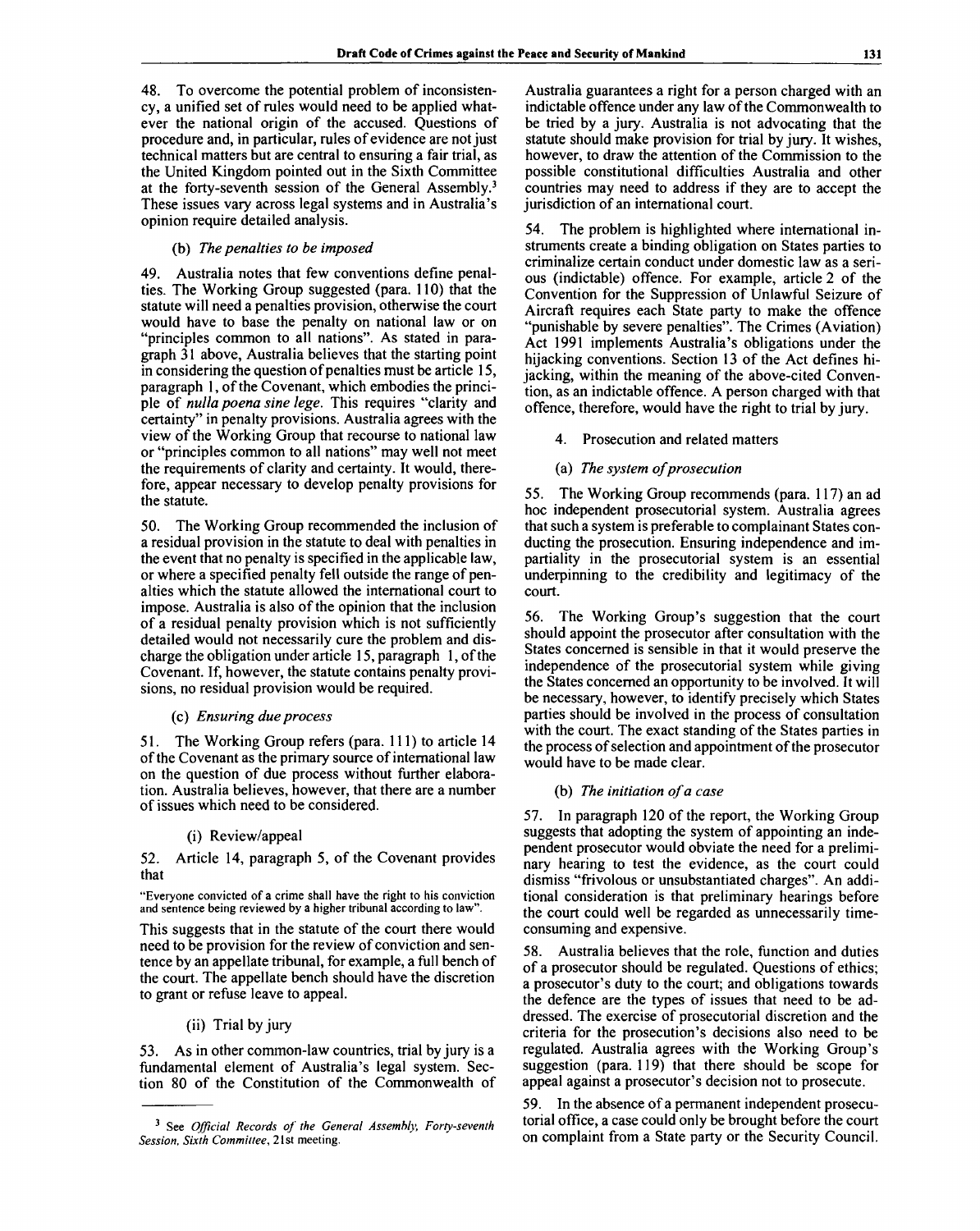Australia agrees with the view expressed by the Working Group (para. 122) that the power of complaint should extend to any State party which has accepted the court's jurisdiction with respect to the offence in question. A difficulty would arise where a State party which wished to initiate a complaint in relation to a number of offences had not accepted the jurisdiction of the court in relation to all those offences. This situation will need to be addressed.

# (c) *Bringing defendants before the court*

60. The devising of arrangements to bring defendants before the court presents many difficulties which must be resolved if the court is to operate effectively. The Working Group has explored a number of these difficulties in its report. The differing constitutional requirements of States will be one of the major hurdles to be overcome.

61. Australia agrees with the view expressed by the Working Group (para. 133) in its report that the statute of the court would have to establish minimum requirements for the transfer of alleged offenders which would have to be observed by States parties. In drafting these requirements, the Working Group should draw upon existing extradition arrangements between States. The use of these arrangements as a foundation should result in a set of draft provisions that are more recognizable to States. Conceptual problems may arise, however, over the need for an alleged offender to be extradited to the court rather than to a State.

62. The Working Group (para. 135) deals with what it would regard as some of the basic elements of a request for transfer, including the existence of evidence which would have to be "prima facie sufficient to justify putting the accused on trial". Australia believes there would be difficulties in this approach. The reference to prima facie evidence would mean different things to different States. Moreover, it is not a universal standard in extradition treaties, many of which adopt a "no evidence" approach whereby the requesting State is only required to provide the requested State with a statement of the acts or omissions which are alleged against the person whose extradition is sought.

63. As well as considering how the accused should be brought before the court, Australia believes that attention should also be given to the conditions in which the accused would be held prior to trial. In this regard, the Body of Principles for the Protection of All Persons under Any Form of Detention or Imprisonment<sup>4</sup> should be used as the basic standard.

64. To the extent that offenders may be juveniles, the United Nations Standard Minimum Rules for the Administration of Juvenile Justice (The Beijing Rules)<sup>5</sup> and articles 37 and 40 of the Convention on the Rights of the Child<sup>6</sup> should be used as the minimum standard.

# (d) *International judicial assistance in relation to proceedings before the court*

65. Paragraphs 136 to 153 of the report usefully explore the issues relating to assistance from States in support of

the prosecution of alleged offenders before an international court. Such assistance could well be crucial to their successful prosecution. In complex cases assistance would no doubt be required from a number of countries.

66. The Working Group notes (para. 136) that assistance would be " 'one-way' assistance to the court rather than reciprocal assistance". The Working Group is right to point out that assistance would be "one-way". The question arises, however, whether such assistance should be directed to the court. Where mutual assistance agreements and arrangements are established between States, the purpose of the assistance sought is for the most part directed towards preparation of the prosecution case against an alleged offender. Requests for assistance, therefore, are generated by the prosecuting authorities of a requesting State. By the same token, it would be the independent prosecutor who would most likely need to call for the assistance of States in the preparation of cases to be brought before the court. A court which is to hear a case should not be involved nor seem to be involved in the preparation of the prosecution case. To maintain this separation, assistance from States should be provided directly to the prosecutor.

67. The Commission will need to consider what assistance should be provided to the legal representatives of an alleged offender to enable them to prepare a proper defence. The question of financial assistance to defendants unable to fund their defence also needs to be considered. The lack of financial means in such cases could deny a defendant proper representation. The minimum guarantees in relation to the right to legal assistance are set down in article 14, paragraph 3 *(d),* of the Covenant.

68. The Working Group suggests (para. 139) that there are three options in relation to international judicial assistance. Based on its assessment, the Working Group suggests that the best option for assistance, at least in the first phase of the court's operation, would be a general provision in the statute supplemented by a non-exclusive list of the types of assistance which may be sought from States parties. The possibility of a mutual assistance treaty between States parties could then be addressed at a later time. Australia accepts the reasoning behind this assessment. It would stress, however, the fundamental requirement of establishing an effective assistance regime if successful prosecutions are to take place.

### (e) *Implementation of sentences*

69. Australia regards the implementation of sentences as one of the most difficult questions to be addressed. There are a number of issues to be taken into consideration.

### (i) Humanitarian considerations

70. First, a term of imprisonment should not be served under conditions less favourable than those provided in the United Nations Standard Minimum Rules for the Treatment of Prisoners.<sup>7</sup> Secondly, even where the imprisonment of an offender is implemented in a State

<sup>4</sup> General Assembly resolution 43/173, annex.

<sup>&</sup>lt;sup>5</sup> General Assembly resolution 40/33, annex.

<sup>6</sup> General Assembly resolution 44/25, annex.

<sup>7</sup> See United Nations, *First United Nations Congress on the Prevention of Crime and Treatment of Offenders, Geneva, 22 August-3 September 1955: Report prepared bv the Secretariat* (Sales No. 1956.IV.4), annex I, pp. 67-73.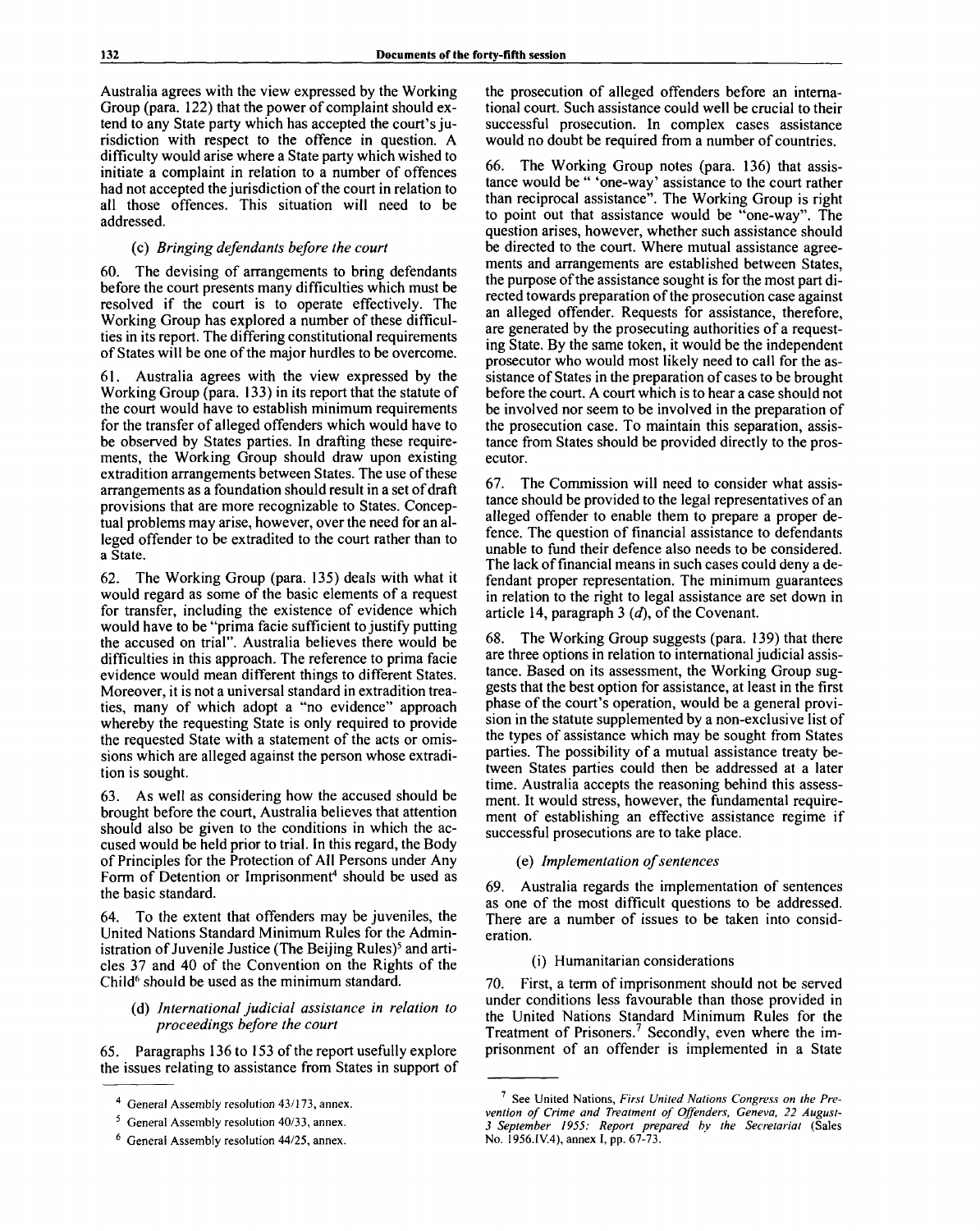which complies with those standards, the differences in language, climate and culture may still contribute to difficult conditions of imprisonment.

# (ii) States

71. There needs to be flexibility in determining which State is to take responsibility for carrying out the sentence. The extent of this responsibility will need to be established, including such matters as the cost of imprisonment.

# (iii) Transfer of prisoner to State of nationality

72. A number of countries have concluded mutual repatriation agreements in relation to citizens of one party convicted and sentenced in the courts of the other. Australia suggests that consideration should be given to including a provision in the draft statute allowing the State of which a convicted offender is a national to implement the sentence, if it so wishes. There are two qualifications to that view. First, the court should be satisfied that the State has a facility which meets the United Nations Standard Minimum Rules for the Treatment of Prisoners. Secondly, consideration needs to be given to whether the consent of the prisoner should be a prerequisite to granting custody to the State of which he or she is a national.

73. If transfer of prisoners is to be permitted, there needs to be provisions dealing with proceedings to determine applications for transfers; lawful custody of a prisoner in transit; transfer in the custody of an escort; and so on. Guidance on the handling of the transfer of prisoners might be obtained from the Model Agreement on the Transfer of Prisoners<sup>8</sup> and the Model Treaty on the Transfer of Supervision of Offenders Conditionally Sentenced or Conditionally Released.<sup>9</sup>

# (iv) Review of sentences

74. Australia agrees with the view expressed by the Working Group (para. 154) that consideration should be given to providing for applications to adjust the penalty. A system of parole, reduction of sentences and remission would need to be considered.

# (f) *Relationship of the court to the existing extradition system*

75. The Working Group correctly raises the issue of the relationship between treaties which adopt the *aut dedere aut judicare* approach and the jurisdiction of an international court (para. 160).

76. It is possible that a State party to the statute which elects to have recourse to the jurisdiction of an international court may be regarded as being in breach of its obligation to prosecute under another treaty, where a State to whom extradition has been refused under that treaty does not recognize the jurisdiction of an international court.

77. Australia supports the suggestion (para. 161) that the system for handing over the accused should be complementary to the existing "try-or-extradite" regime. To achieve maximum flexibility and facilitate the widest possible support for the court, States parties which have

accepted the jurisdiction of the court in respect of a given offence should have the option of surrendering the accused to an international court as a third alternative. Imposing on States that are willing to accept the jurisdiction of the court an obligation to hand over the accused for trial may deter some States from becoming parties to the statute.

78. In the light of the particular problems arising from the existence of entirely separate treaty regimes, Australia believes that the issue of a State party to the statute receiving multiple requests for the extradition of an alleged offender needs detailed consideration.

# **Belarus**

*[Original: Russian] [19 May 1993]*

# GENERAL COMMENTS

The competent bodies of the Republic of Belarus look upon the idea of the establishment of an international criminal court as an extremely promising one.

2. Based on an analysis of the various categories of crimes and of the various components of such crimes, the competent bodies of the Republic of Belarus support the view that different models of international criminal jurisdiction are needed for different purposes. In their opinion, the need for an international criminal court may vary depending on the situation; specifically, it may be either the only possible means or merely an additional means of conducting a criminal trial. They consider that the international criminal court should be established mainly to administer justice in respect of crimes of an international character.

3. In view of the fact that a highly developed body of substantive international criminal law is already in existence, the establishment of an international criminal court ought not to be closely bound up with the adoption of the draft Code of Crimes against the Peace and Security of Mankind, should that be a protracted process. In such a case, the crimes within the competence of the court might initially be those defined by international treaties in force. Once adopted, the Code could become one of the international instruments defining crimes within the competence of the international criminal court. It would be logical to link participation in the Code strictly with participation in the statute of the international criminal court. The converse might initially not be so strict, although it is to be hoped that the international community will arrive in the long term at the position of regarding the Code as mandatory for all States without exception.

4. In the opinion of the Republic of Belarus the international criminal court should initially have mixed competence in relation to international crimes. The crimes within the exclusive competence of the international criminal court should initially include aggression, the threat of aggression, systematic and mass violations of human rights, genocide and apartheid. Being a party to the statute of the court should automatically entail recognition of its exclusive competence in relation to these international crimes. In addition, provision could be made for

<sup>8</sup> General Assembly resolution 45/116, annex.

<sup>&</sup>lt;sup>9</sup> General Assembly resolution 45/119, annex.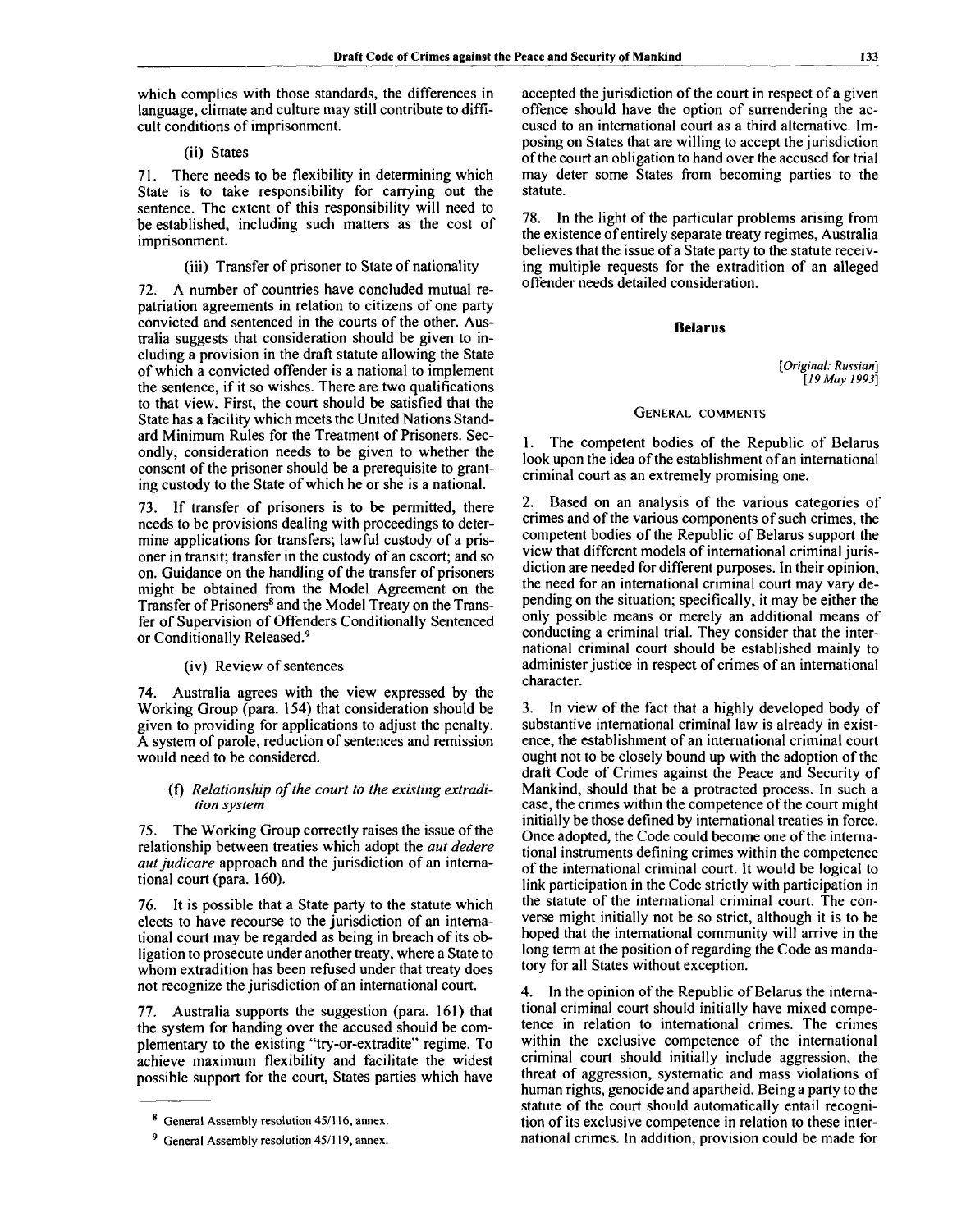individual States to widen the scope of the exclusive competence of the court by means of declarations or agreements with the court. Other international crimes could temporarily fall under the competing competence of the international criminal court and national courts. They would not thereby lose their characteristics as international crimes, although once the court had been in existence for a sufficient time the categorization of an act as an international crime could be linked to its inclusion within the exclusive competence of the international criminal court. With respect to crimes of an international character (general criminal offences with an international element which have serious consequences for international relations) only optional jurisdiction might be established. In that case the international criminal court might merely be an alternative to the existing system of universal jurisdiction.

5. The jurisdiction *ratione personae* of the international criminal court would have to be universal, that is to say it would have to extend to the whole range of persons with respect to whom its jurisdiction could be legally established (for the transfer of such persons by a State party to the statute, their extradition by a State that is not a party, and their arrest as a result of measures to maintain international peace and security taken in accordance with the Charter of the United Nations). Accordingly, no agreement to accept the jurisdiction of the court would be required. This should apply to crimes within the exclusive competence of the international criminal court. In relation to crimes that are not within the compulsory jurisdiction of the court, there should be an optional element, that is to say jurisdiction should depend on the agreement of the State (or several States) competent by virtue of existing national and international law. Failure to comply with the provisions on the compulsory jurisdiction of the international criminal court should be regarded as a threat to international peace and security and should entail the adoption by the United Nations Security Council of appropriate measures following the submission to it of the report of the international investigative body.

6. Organization of the other links in international criminal justice, in the first instance an international investigatory body, is of great importance to the establishment of an international criminal court. It should be emphasized that the need for such a body is long overdue—not only in connection with the establishment of the court. The Republic of Belarus is of the opinion that the establishment of an independent prosecutorial body would be inappropriate in the initial phase of operation of the international criminal court, but what could be discussed would be an independent prosecutor designated by the court for each specific case from a previously compiled list of candidates. The prosecutor's functions should not include the investigation, collection and production of evidence to the court, as that is the role of the investigatory body. The prosecutor should prepare the formal accusation and appear as the prosecutor at the trial, relying in the first instance on the information gathered by the investigatory body. Only the court has the power to dismiss unsubstantiated charges in the course of the hearing.

7. The view that the statute of the international criminal court should take the form of an international treaty is worthy of support. The United Nations could actively assist with its preparation and adoption. Close interaction with the United Nations, which will require fairly broad participation of States in the statute of the court, could have a bearing on the effectiveness of the international criminal court. Obviously, the basic interaction between the international criminal court and the United Nations will take the form of contact between the Security Council and the court on matters concerning the transfer to the latter of cases involving aggression or the threat of aggression, implementation of the court's decisions concerning the appearance of the accused, and the execution of judgements. The link between the court and the United Nations, in particular the Security Council, might initially be an informal one of an ad hoc nature, and matters of an administrative and budgetary order could be settled on the basis of a special agreement between them.

In the opinion of the Republic of Belarus, the circle of those entitled to appeal to the court would have to be fairly broad from its very inception and be continuously extended. States not parties to the statute of the court should be allowed to appeal to it in cases where the accused is under their jurisdiction, provided that they recognize the statute to be mandatory for the case in question. The United Nations Security Council should certainly also have the right to appeal to the court.

9. The international criminal court would have to be a permanent body, which presupposes the existence of established machinery and a permanent membership. What might be discussed would be a system whereby each State party to the statute of the court would nominate, for a prescribed term, a qualified specialist to act as a judge. The judges would, in turn, elect the president of the court and, possibly, the "bureau" of the court. When the court was required to act, the "bureau" would choose five to seven judges to constitute the court taking into account the prescribed criteria. It is to be hoped that, as the number of cases increased, the court would in fact be converted into a permanently functioning international body.

10. As regards the law applicable to the international criminal court, the applicable procedural law (standards concerning the rights of the accused and procedure) should be established along with the court itself, while the applicable substantive law would require the inclusion of an exhaustive list of specific international treaties defining the crimes subject to the court's jurisdiction. The general rules of applicable law should necessarily include a reference to the principal sources (treaty-based and customary) and could also refer to secondary sources, which include national law, the application of which by the court should be sanctioned by an international legal standard.

#### SPECIFIC COMMENTS

11. Ways of solving the question of the regime of jurisdiction *ratione personae* with respect to crimes within the optional competence of the international criminal court would obviously have to be worked out before the adoption of the Code. The options (see paragraph 66) should be based on provisions concerning the jurisdiction of existing international treaties. Belarus has doubts regarding the use (para. 109) of the term "secondary law" in relation to resolutions of organs of international organizations. The basis for their inclusion in applicable law should be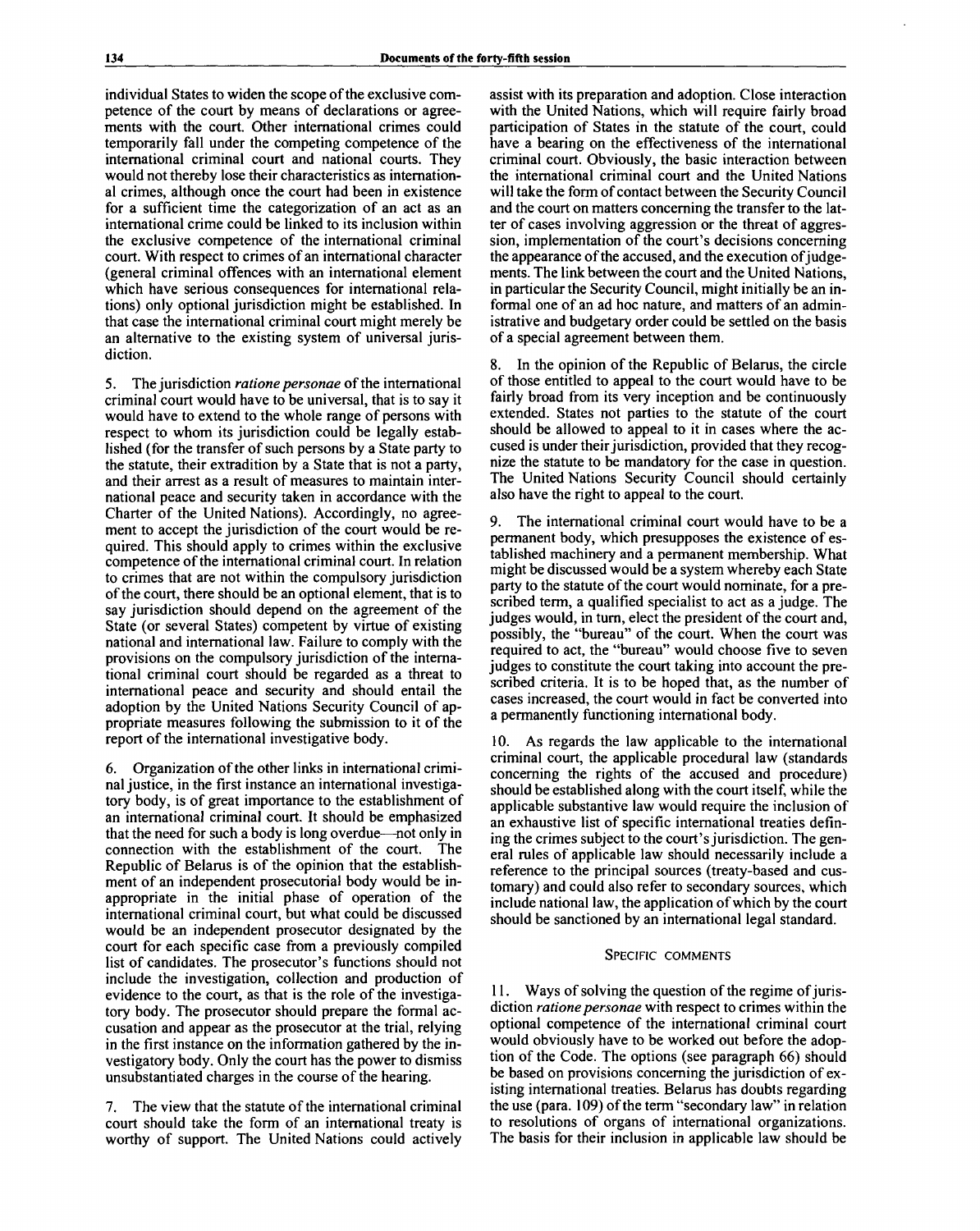that they are additional sources of international law facilitating the application of international treaties and custom. The proposal (para. 110) concerning the definition of the penalties to be imposed may be regarded as a temporary solution pending the adoption of the draft Code of Crimes against the Peace and Security of Mankind. It must be emphasized that, in relation to crimes within the competence of the international criminal court (paras. 129 to 135), the handing over of the accused should be made mandatory.

12. Consideration may be given to the question of a reservation concerning non-use of the death penalty in the case of the handing over of the accused by a State which totally rejects the use of such a punishment. Mention may be made (para. 139) that the court's statute could include a general provision supplemented by a non-exclusive list of matters with respect to which judicial assistance could be sought, with an indication of the procedure for executing requests for assistance. In the long term a full-scale treaty on judicial assistance could be drafted as an annex to the statute of the international criminal court. How the implementation of sentences is organized will be largely dependent on the number of convictions handed down by the court. In the first phase, provision will evidently have to be made for the sentence to be served in the complainant State, and this must be subject to monitoring by the court (by a representative of the "bureau").

13. The Republic of Belarus finds the international criminal court, as outlined in the report, to be a "minimalist", rather flexible concept. Understatement of the characteristics of international criminal jurisprudence envisaged in the report may lead to the establishment of an ineffective mechanism, whereas what the international community needs, as practice shows, is, on the contrary, a really effective mechanism.

# **Bulgaria**

*[Original: English] [25 August 1993]*

1. The Government of the Republic of Bulgaria supports the proposal for the establishment of an international criminal tribunal with jurisdiction over the most serious violations of international humanitarian law and shares the view of the Working Group that the establishment of such a court is feasible in practice.

2. The Bulgarian Government is of the opinion that it is highly pertinent for the international criminal tribunal to be established under the auspices of the United Nations by the conclusion of a multilateral international treaty, open to international intergovernmental organizations as well.

3. With a view to giving a universal character to such a court and for making it available to States at any time, as well as for the purpose of enhancing the authority of this legal institution and the continuity of its jurisprudence, the Republic of Bulgaria would prefer the international criminal tribunal to function on a permanent basis. However, bearing in mind current realities, Bulgaria would support the less ambitious kind of judicial body, set up ad hoc, as long as an effective mechanism is devised for

referring a matter to the court and convening it in a reasonably short period of time whenever the need arises.

4. It is the view of the Bulgarian Government that it would be best if the jurisdiction of an international court competent to prosecute those responsible for serious violations of international humanitarian law (first and foremost against the peace and security of mankind) was made compulsory for all States Members of the United Nations, or at least for the States parties to the court's statute. Before deciding finally on optional jurisdiction, everything possible should be done, even at the price of adopting compromise approaches, to find a solution based on some form of compulsory jurisdiction. The following could be considered as examples of such approaches:

(a) *"Selective" jurisdiction:* States acceding to the statute are obliged to recognize the jurisdiction of the court with respect to at least one of the categories of violations of international humanitarian law for which it makes provision;

(b) *"Delayed" jurisdiction:* States are obliged to recognize the jurisdiction of the court within a certain period of time (three years, five years, or other) from the entry into force of the statute in their respect;

(c) *Optional jurisdiction under the "contract-out" system:* States on acceding to the statute may make a declaration that they do not recognize the jurisdiction of the court with respect to all or some of the categories of violations.

The above approaches could also be used in combination.

5. The parallel drawn with ICJ is not very felicitous, since the Statute of the latter is part of the Charter of the United Nations, and on becoming a Member of the United Nations each State becomes a party to the Statute of ICJ, whether it wishes to or not. In the case of the international criminal tribunal, however, accession to its constituent instrument is a matter of absolutely free sovereign will and is not dependent on such vital State interests as may be relevant to membership in the United Nations.

6. Moreover, ICJ already represents an earlier stage in the development of the international legal process, and it is hardly necessary to replicate its experience after the positive experience with the system of the Convention on the Protection of Human Rights and Fundamental Freedoms, and other regional systems for the protection of human rights.

7. The idea of this proposed legal institution becoming some sort of court of appeal which will review sentences imposed by a national court is controversial. From the point of view of the effectiveness of the court, as well as of the sovereign interests of States, concurrent jurisdiction is the most acceptable. It will enable the States which are not parties to its statute to recognize its jurisdiction.

The Republic of Bulgaria shares the view that the Code of Crimes against the Peace and Security of Mankind should be considered separately from the proposal for the establishment of an international criminal tribunal. This would make it possible for States which do not wish to accede to the Code to join the statute of the court, and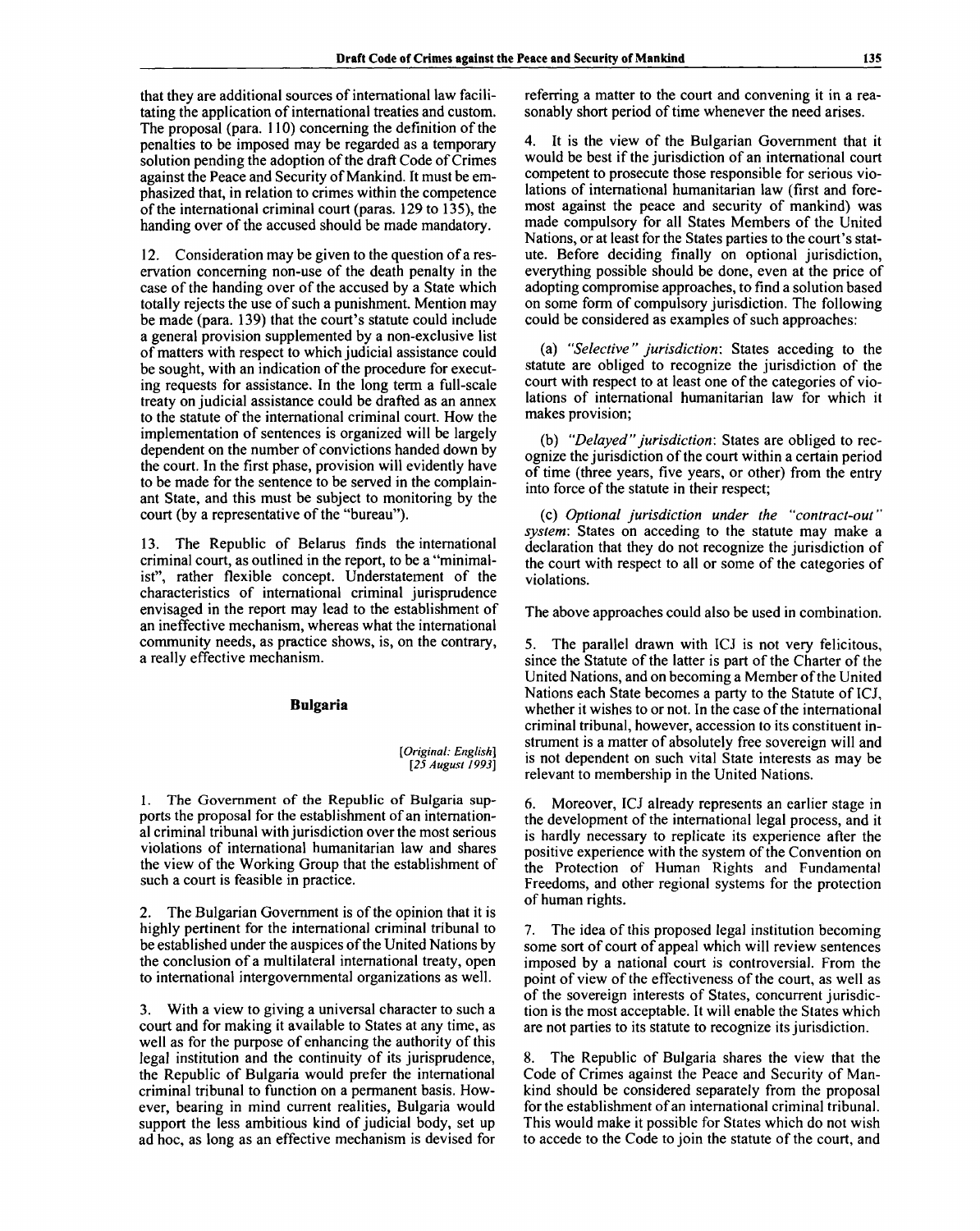vice versa, and this would eventually lead to the strengthening of the international rule of law. At the same time, certain categories of international violations which are not included in the Code should be defined again in the statute of the court so that it could deal with them. In this way the principle of *nullum crimen sine lege* will effectively be observed, since not all States are parties to the same international conventions and therefore it will not be possible to apply the same legal standards as far as they or their nationals are concerned, because that would be a departure from the principle of equality in criminal proceedings.

9. For the same reason the domestic laws of States should not serve even indirectly as a basis for jurisdiction *ratione materiae,* since the crimes and their respective penalties have been defined in a different way in those laws; this would again be a serious violation of the principle of equality of all before the court and the law, regardless of the nationality of the defendants. For the principle of equality to be guaranteed during the trial the respective penalties must be defined accurately and clearly in the statute, otherwise the principle of *nulla poena sine lege* will not be observed. In this case too there can be no reference to the domestic laws of States, since there are considerable differences in this respect as well.

10. The mechanism proposed for the establishment of the court needs some improvement, for the following reasons:

*(a)* On one hand, it does not seem right for a given State which is a litigant in a trial to appoint the prosecutor in the respective case, because that State is not impartial and this would affect the prosecutor's independence of judgement. However, in view of the fact that the prosecutor should act as an independent organ, as should the court itself, the idea of the court appointing the prosecutor in a given case is not a very good one either, since it would not be possible to lodge an effective appeal against the prosecutor's actions. The possibility of establishing an independent office of the prosecutor, which would appoint the prosecutor in a given case in accordance with a set procedure, could be provided for under the court's statute. This will allow for appeals against the actions of the prosecutor before a panel of the court which will not thereafter have the right to try the case;

(b) The States concerned should be entitled to have their "own" national judges on the panel which will hear the case. In this connection the Commission could usefully draw upon the experience of the Convention on the Protection of Human Rights and Fundamental Freedoms, as well as on the practice of ICJ. Thus, the interests of the State would be guaranteed with maximum objectivity and impartiality on the part of the panel.

11. As far as the financial aspects of the establishment of the court are concerned, the Bulgarian Government believes that, in view of the universal importance of the functions which this court is supposed to perform, its financing should be provided by the United Nations, be it constituted ad hoc or as a permanent court, and established by international treaty or by any other means.

**Denmark** *[See Nordic countries]*

**Finland** *[See Nordic countries]*

**Iceland** *[See Nordic countries]*

**Italy**

*[Original: English] [3 May 1993]*

1. In the opinion of the Italian Government, the court should have general jurisdiction and be universal in character. In fact, as in any domestic legal system, the criminal jurisdiction would not be credible if it was not applicable to all citizens; likewise, the jurisdiction of an international court would lose credibility if its application differed according to the region or some other type of grouping. Italy, therefore, is not in favour of the establishment of various regional tribunals, which would be unsuited to guaranteeing observance of the fundamental principle of equality of treatment of the accused before the court.

2. As for the selection of judges, due account should be taken, in each case, of the characteristics of the crimes to be judged, in order to ensure that the specific circumstances associated with the facts relevant to the proceedings are better understood. The panel of judges should therefore include persons who are in the position to understand and evaluate such characteristics.

3. The convention establishing the court should grant all States (including, as the case may be, non-contracting States) the right to designate judges with the requisite qualifications of competence and impartiality to sit on the court for the various cases to be examined. Moreover, the general assembly of the designated judges (or the assembly of contracting States) should elect the president of the court and the "bureau", who will select the judges to constitute the court from the general list of names drawn up in accordance with the principles described above, and bearing in mind the model provided by the Convention on Conciliation and Arbitration within the Conference on Security and Cooperation in Europe (CSCE). At the same time, the seat of the judicial body must be located in a place which gives the widest possible guarantees of independence and freedom of judgement. This location could be different from the official seat of the court, which could best be established at one of the seats of the United Nations, in order to facilitate as far as possible the activity of the new institution in relation to the rules on privileges and immunities.

4. The statute of the court should be independent from the Code of Crimes against the Peace and Security of Mankind, whose provisions may in fact include crimes that are not subject to the jurisdiction of the international court. The Code must certainly be defined in the most appropriate form (either as a convention or another type of instrument) and, once defined, it will provide substantial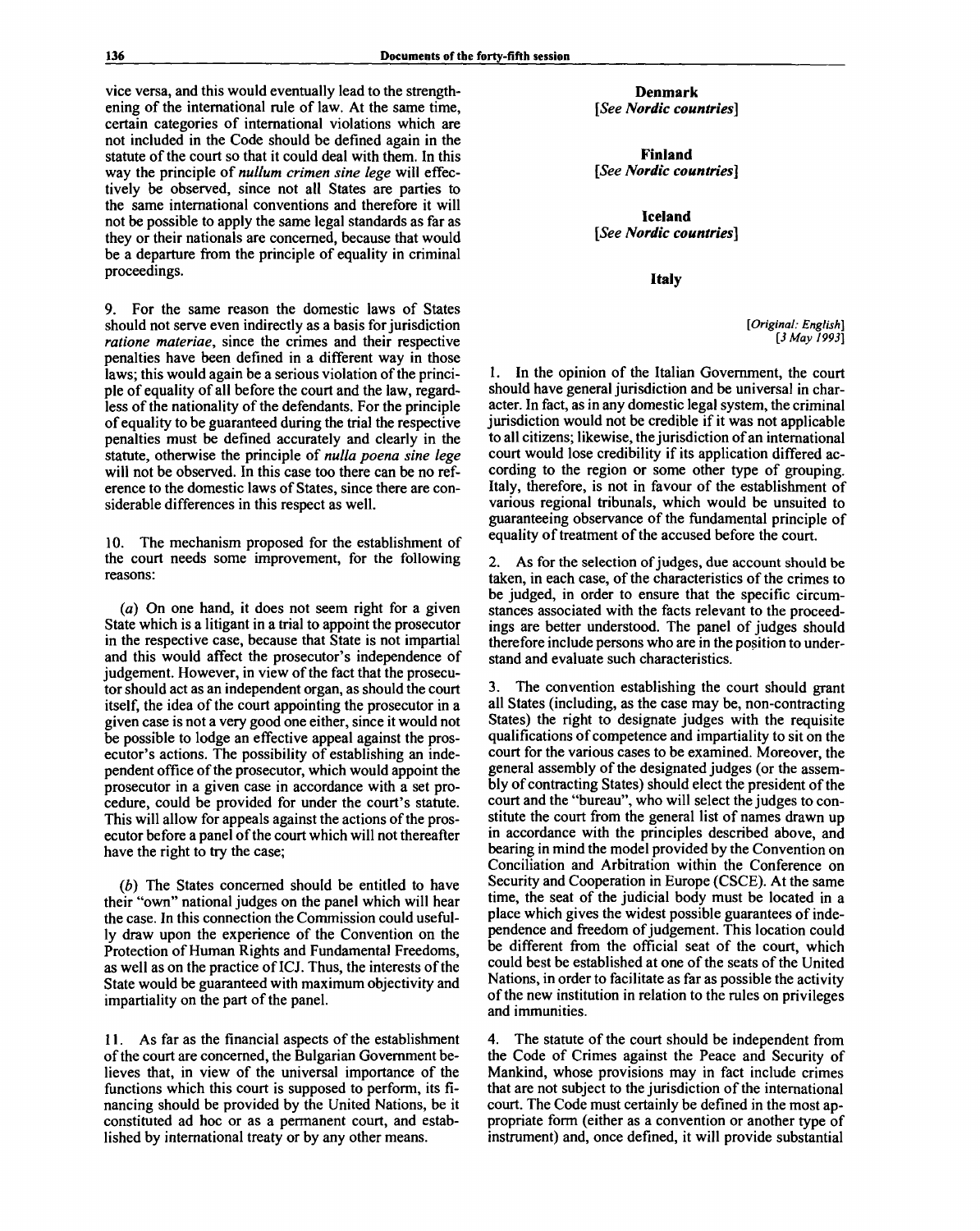guidance for the court. The statute of the court must none the less remain independent from the Code.

5. The structure of the court must include, first, a prosecuting authority competent to examine each case on the basis of the evidence collected following the *notitiae criminis* or any other elements that may be given to the court; secondly, a body to judge the case; and, thirdly, an appeal body.

6. On the jurisdiction of the court, it is the view of the Italian Government that such jurisdiction must be extended to all crimes listed in conventions of a universal character. For example, the war crimes, crimes against peace or crimes against mankind considered by the Geneva Conventions for the protection of war victims and Protocols thereto, the Convention on the Prevention and Punishment of the Crime of Genocide, the conventions of the United Nations and of the specialized agencies against terrorism, the Convention on the Prevention and Punishment of Crimes against Internationally Protected Persons, including Diplomatic Agents, the International Convention against the Taking of Hostages, and the like. The list should remain open in order to allow reference to other conventions as they gradually become more universally accepted. When doubts arise in this respect, the court should be authorized to issue a "preliminary ruling" which could be linked to the acceptance of jurisdiction. In any event, the intervention of the Security Council should be excluded.

7. Aggression is a different case. Here it would be impossible to preclude the intervention of the Security Council for the purpose of establishing whether or not an act of aggression had taken place in a given situation. But, once that had been established, the exercise of the court's jurisdiction must be kept free from any political influence.

8. The jurisdiction of the court must apply to individuals. The fact that an individual is vested with the power of a State organ must be declared irrelevant and it must be stated that the rules of immunity do not apply in such a case. On the contrary, the State as such must not be subject to the jurisdiction of the court. It may be admissible for the jurisdiction of the court *ratione loci* (i.e. relating to events which had occurred within the territory of a State) to be the subject of a possible declaration of acceptance. Conversely, no limits could be admissible as regards the jurisdiction *ratione personae* or *ratione materiae,* except those for which provision is made in the convention establishing the court. Furthermore, concurrent jurisdiction of the court with national jurisdiction, if the latter is in fact exercised, may be acceptable. However, the rules of the convention establishing the court should to a certain extent tilt in favour of the court's jurisdiction. The faculty must also be granted to the Security Council to disqualify a national jurisdiction, even if only temporarily, whenever it deems that that jurisdiction does not possess the impartiality which is universally considered necessary for the conduct of the proceedings.

9. All the internationally recognized provisions concerning the inapplicability of grounds for exceptions to criminal responsibility, such as acting on the order of a superior, lack of knowledge of the act by a subordinate, and so forth, must be reproduced in the statute. To this end, it is suggested that in drafting the statute of the court the content of part one of the draft Code, which considers the general principles of criminal responsibility and punishment, should largely be used as a model.

10. On the question of trials *in absentia,* Italy has some doubts about the need to accept proceedings of this type. In fact, while many arguments may be adduced both in favour of and against the admissibility of trials *in absentia,* Italy tends to share the view that their exclusion is more consistent with the idea of credible, rather than merely declamatory, justice. The statute of the court must also accurately specify the procedural guarantees provided in favour of the accused, on the basis of the existing rules of international law.

11. Finally, the court must impose penalties and determine where the sentences will be executed. At the same time, if the court is given authority to decide on compensation for the victims of crimes and the victim's right to compensation is recognized by the court, other mechanisms (resulting, for example, from the establishment of special funds) may also come into play to resolve issues such as the amount of compensation, the identification of the debtor and the implementation of the court's decision. The execution of the sentences of the court must take place under United Nations control in order to prevent the granting of undue amnesties or pardons.

**Mexico**

*[Original: Spanish] [5 May 1993]*

1. The draft under consideration constitutes a distinctly novel initiative. The international community does not yet have experience in the establishment of permanent international criminal courts. The only existing precedents, the Tokyo and Nurnberg Tribunals, were the product of special circumstances, having been established by Powers which had emerged victorious from armed conflicts of great magnitude; they cannot, therefore, serve as a precedent for a notion such as the one presently under consideration.

2. In the light of recent experience with regard to the establishment of a war crimes tribunal for the former Yugoslavia, and the role which the United Nations plays in the maintenance of international peace and security, some countries have proposed the establishment of an international criminal court within the framework of, and closely linked to, the Organization. The absence of provisions in the Charter of the United Nations regarding the establishment of bodies of this type, and the fact that the Organization is based on the principles of the legal equality of States, self-determination of peoples and non-intervention in the internal affairs of States, prompts the suggestion that the establishment of an international criminal court is feasible only with the express consent of States, as embodied in an international treaty, and only to the extent to which States are willing to be bound by its provisions.

3. Until now, it has been an internationally accepted general rule that the criminal courts of States are the normal and natural bodies with jurisdiction to try individuals who commit crimes. The rendering and administration of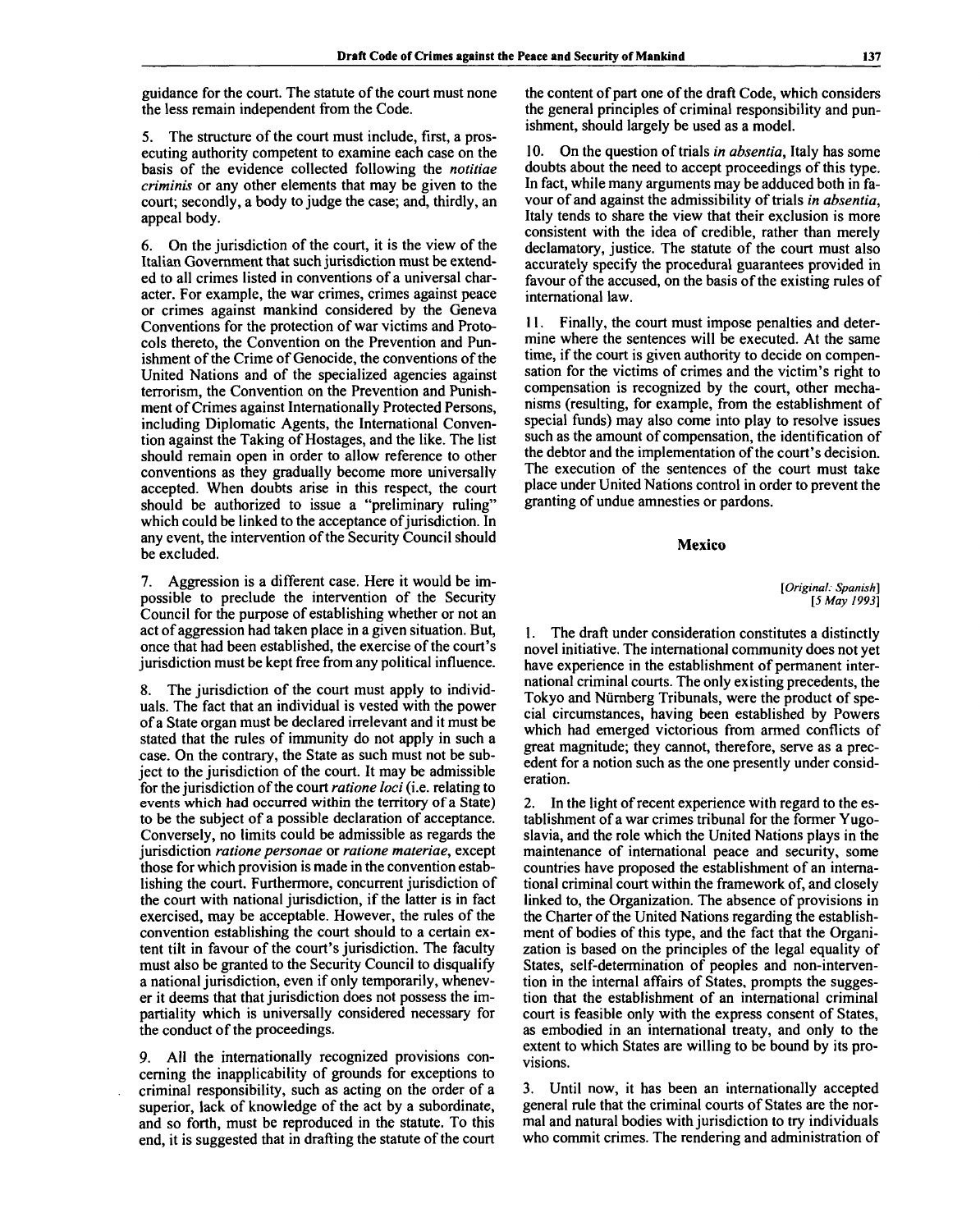justice within its territory is a basic function of a State and an obligation from which it cannot escape. Transferring that obligation to a supranational body may not only have direct effects in the area of territorial sovereignty, but may also conflict with the constitutional basis of some States.

4. The tremendous differences that exist among the various penal systems constitute a further obstacle to the notion of an international jurisdiction. Not all systems agree, for example, on such concepts as capacity, penalties, legality, and so on, as is clear from the discussions held in the various forums in which the notion has been raised.

5. In its report, the Working Group, recognizing the obstacles confronting an initiative of such magnitude, has proposed the establishment, by a statute in the form of a treaty, of an ad hoc mechanism, having optional jurisdiction, in the first instance only, to be exercised in the first phase of its operations only over private persons (without prejudice to State responsibility, when appropriate).

6. Despite the flexibility of the mechanism proposed by the Working Group, the close link that exists between the proposed international criminal court and the draft Code of Crimes against the Peace and Security of Mankind which, if adopted, will be applied and interpreted by that court—adds a number of difficulties to those that already exist; it requires the study of such questions as the principles of non-retroactivity and of legality of the crime, penalties, prescription of the public right of action, and so on, which in the terms proposed, conflict in almost every case with the principles on which the various penal systems in the world are based. For example, the draft Code seeks to establish the non-applicability of statutory limitations to international crimes, whereas the majority of national codes have so far provided for such limitations; it also envisages referring to other bodies of law in connection with such sensitive issues as penalties, when, in fact, penalties constitute an essential element of these types of norms.

7. Furthermore, some questions which play an important role in the decision to establish an international criminal court—questions relating to the establishment of an international prison system which can guarantee the implementation of the penalties imposed by the court or a similar mechanism; verification of the implementation of such penalties by the judicial body which imposes them; the handing over of alleged perpetrators of international crimes by the States which have custody of them; and the establishment of a prosecutorial organ responsible for instituting criminal proceedings—have yet to be clarified.

8. In the specific case of Mexico, acceptance of an international criminal jurisdiction would appear extremely doubtful in the light of its domestic legal system, under which imposition of penalties is the exclusive prerogative of the judicial authorities, and therefore of the Mexican courts (arts. 21,103 and 104 of the Political Constitution).

9. While the State's monopoly on criminal proceedings could be compatible with the notion of optional and concurrent jurisdiction, the nature of the jurisdictional mechanism proposed could lead to its being connected with a special court; this would conflict with the provisions of articles 13 and 14 of the Constitution.

10. The exceptions envisaged by the draft to the principle *non bis in idem,* which permit double jeopardy in circumstances that are by no means clear, and the international nature of the court, which makes it necessary to rely on general principles of law and to consider referring to other bodies of legislation in respect of situations not provided for in the statute (as the Working Group acknowledges in its report), conflict with the guarantees of legal safeguards afforded by Mexico's system of law, especially criminal law, in which norms are strictly applied and analogies are tightly restricted.

11. Moreover, the fact that a number of international instruments do not envisage the penalties to be imposed for crimes of an international character, but simply provide that States have an obligation to prevent and suppress them, indicates that the norms have not been properly incorporated. In order for a penal norm to meet constitutional requirements, it must consist of a rule (a description of the offence) and must envisage a punishment. According to the principle *nullum crimen sine lege, nulla poena sine lege,* which is the basis of Mexico's legal system, absence of a punishment constitutes an impediment to the application of the norm (no agreement has been reached on the penalties to be included in the draft Code, although it has been decided that their inclusion is absolutely necessary).

12. In its report, the Working Group supports the view that the court should have jurisdiction over crimes committed prior to its establishment, provided that the offences in question are crimes of an international character defined by treaties in force at the time when they were committed. That argument, in the Group's opinion, is rooted in the notion that a retrospective change in proceedings in no way affects the principle of non-retroactivity. Mexico considers such an approach to be unreasonable. Aside from the fact that article 14 of the Constitution provides that no person shall be deprived of rights without a trial held before a pre-existing court, in accordance with laws enacted prior to the commission of the offence, the existence of an international treaty which envisages some crime of this type is not in itself sufficient to confer on the court automatic jurisdiction to try and punish the crime, especially if such an instrument recognizes that the national courts of States have the power and the obligation to suppress such offences.

13. One of the more sensitive issues relates to the handing over of alleged perpetrators to the international court. Under the assumption that an international court is not a foreign court, the Working Group favours the immediate handing over of the accused, without need for an extradition proceeding, which is questionable. While it is true that an international court would not be a foreign court, it would not be a domestic court, either; for purposes of handing over an accused person, it would have to be equated with a foreign court and, accordingly, it would be necessary for the competent national authorities in an extradition proceeding to guarantee that the accused was able fully to exercise his right.

14. New difficulties emerge in this connection. In the first place, in accordance with practice, the handing over of citizens is subject to the discretion of the federal executive authorities; secondly, the Mexican Act on International Extradition (which would be the applicable law, initially at least), establishes specific requirements for ac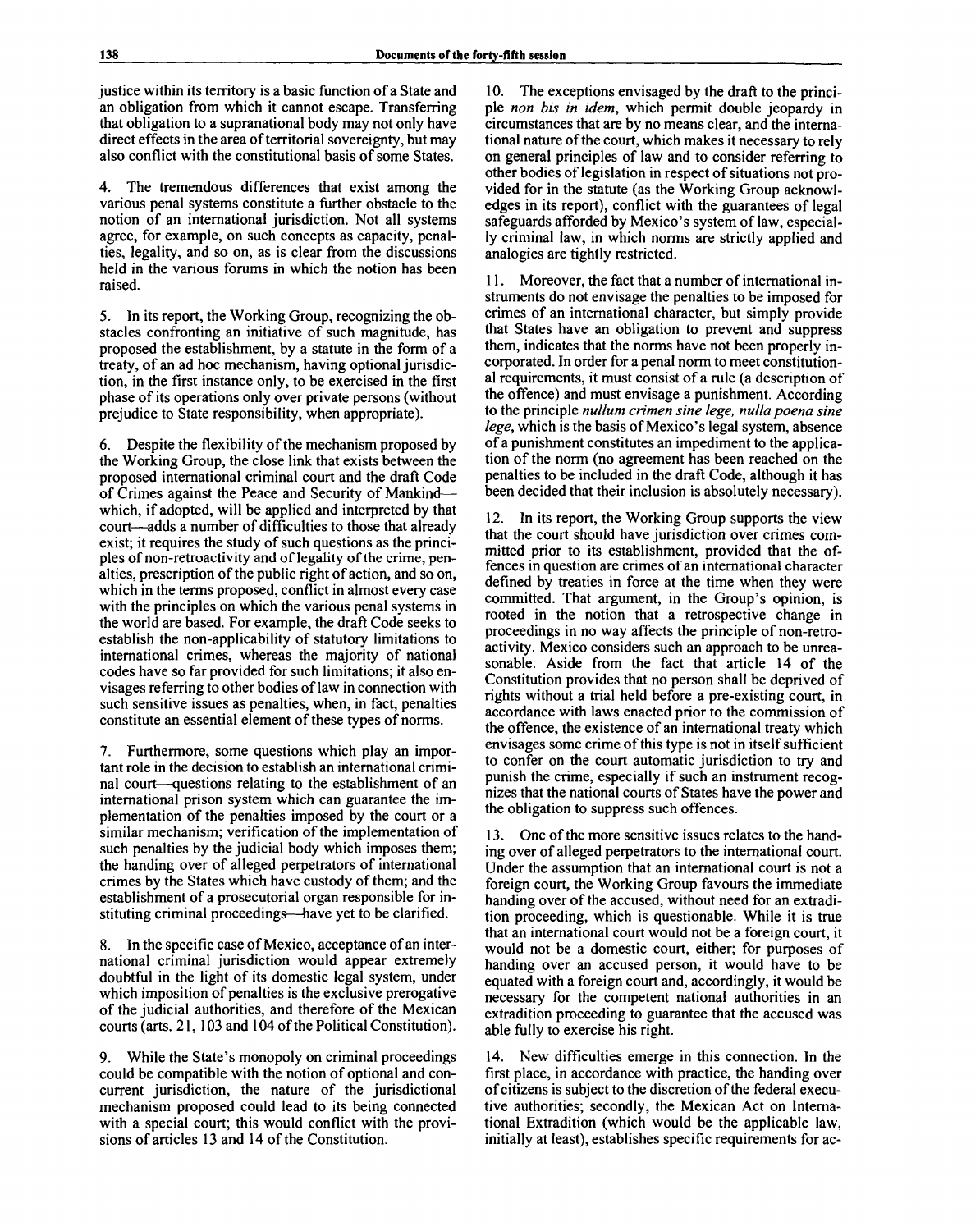ceding to an extradition request *(inter alia* arts. 7-10), which conflict with the principles on which an international court would be based, one example being the rule that, where the right of action in respect of the offence in question is time-barred under Mexican criminal law, the extradition request is inadmissible.

There are still a number of ambiguities in the report of the Working Group which would benefit from more thorough analysis, *inter alia,* those relating to the establishment of a prosecutor's office and to the prison system. However, since the Working Group has given them only preliminary consideration, Mexico will refrain from commenting on them until such time as further information is available.

16. Currently, the Mexican legal system is incompatible with the establishment of an international criminal jurisdiction. Nevertheless, it is suggested that, in the discussion of the topic, careful consideration should be given to the following:

*(a)* The nature of, and the close link between, the rendering of criminal justice and the exercise of State sovereignty. Whatever jurisdictional mechanism is finally adopted should reflect maximum respect for the territorial jurisdiction of the judicial organs of individual States, and should have the latter's express consent;

*(b)* The need to guarantee the total independence of the jurisdictional body, if and when it is established, and the impartiality of its judges. Several States have expressed support for a special agreement linking the court to the United Nations system. Although that proposal is logical, in view of the forum in which the concept has been developed, the types of crimes over which the court would have jurisdiction (aggression, threat of aggression, systematic human rights violations, and so on) make it especially vulnerable to political fluctuations. A court whose decisions in respect of specific crimes could be overruled by the Security Council might diminish confidence in the international community;

*(c)* The need to ensure that the statute which governs the functioning of the court is drafted in such a way as to envisage specifically each of the cases in which penal norms would be applied, so as to leave little or no room for referral and the application of other additional legislation;

*(d)* The fact that rules and punishments constitute basic elements of penal norms which is, moreover, expressed in the universally accepted principle *nullum crimen sine lege, nulla poena sine lege,* must be reflected in the statute of any court which applies the law. The characterization of the offence and the applicable penalty should not be omitted from either the international instruments which define crimes of that nature, or the statute of the court; in the latter case, the principle of legality of the crime requires their inclusion;

(e) The retroactive application of law, the question of whether statutory limitations should, in fact, apply to crimes deemed to be of an international character, as has been the case up to now under the legal systems of many countries, and the notion of permitting double jeopardy are some of the sensitive issues which must be clarified before further steps are taken towards the establishment of the court. A jurisdictional body should, in principle, try

only offences committed following its establishment, and should apply the laws that were in force at the time when the offence was committed;

*if)* The definition of the arrangements for the handing over of alleged perpetrators to the court. Respect for the right of all persons to a hearing, to due process and to legal safeguards requires the proper observance of extradition treaties and their recognition as the sole mechanism for handing over those accused of committing an offence to foreign courts.

17. Lastly, until such time as the international conditions required for the establishment of an international criminal jurisdiction are generated, and further progress is made in the progressive development of the law of nations, emphasis should be given to strengthening both national institutions and international judicial assistance to States, as the sole viable alternative means for States to combat crime.

#### **Nordic countries**

*[Original: English] [27 April 1993]*

1. The Nordic countries welcome resolution 47/33, and believe that the Commission should consider the preparation of the draft statute as a matter of priority during its forthcoming session.

2. The ideal outcome would be for the Commission to draft a statute which could be submitted to the fortyeighth session of the General Assembly. In order to make this possible, it should consider whether certain questions of detail could be clarified at a later stage, for example, during the Commission's second reading of the draft statute. One such question, for example, would be the composition of the court. Another would be the implementation of sentences, which should be given closer consideration.

3. However, it may seem expedient and necessary for the Commission to devote more attention to procedural questions than to substantive matters such as describing offences and determining sentences. A number of detailed proposals for procedural provisions have already been forwarded to the Security Council under resolution 808 (1993) of 22 February 1993.

4. The Nordic countries would also emphasize that the question of an international criminal court must be viewed separately from that of a Code of Crimes against the Peace and Security of Mankind. Many basic international crimes have already been covered in existing and generally accepted treaty law, and the effective implementation, *inter alia,* through the establishment of an international criminal court should not await the finalization of the draft Code, a project that may take considerably more time than drafting a statute for the court.

5. Although the Nordic countries support the idea of establishing a permanent court through an international convention, they are at the same time of the view that the establishment of such a court should be based on an evolutionary approach. This implies, for example, that the court, at least in its initial phase and until a clear idea is gained of how much it would be used, should not be a full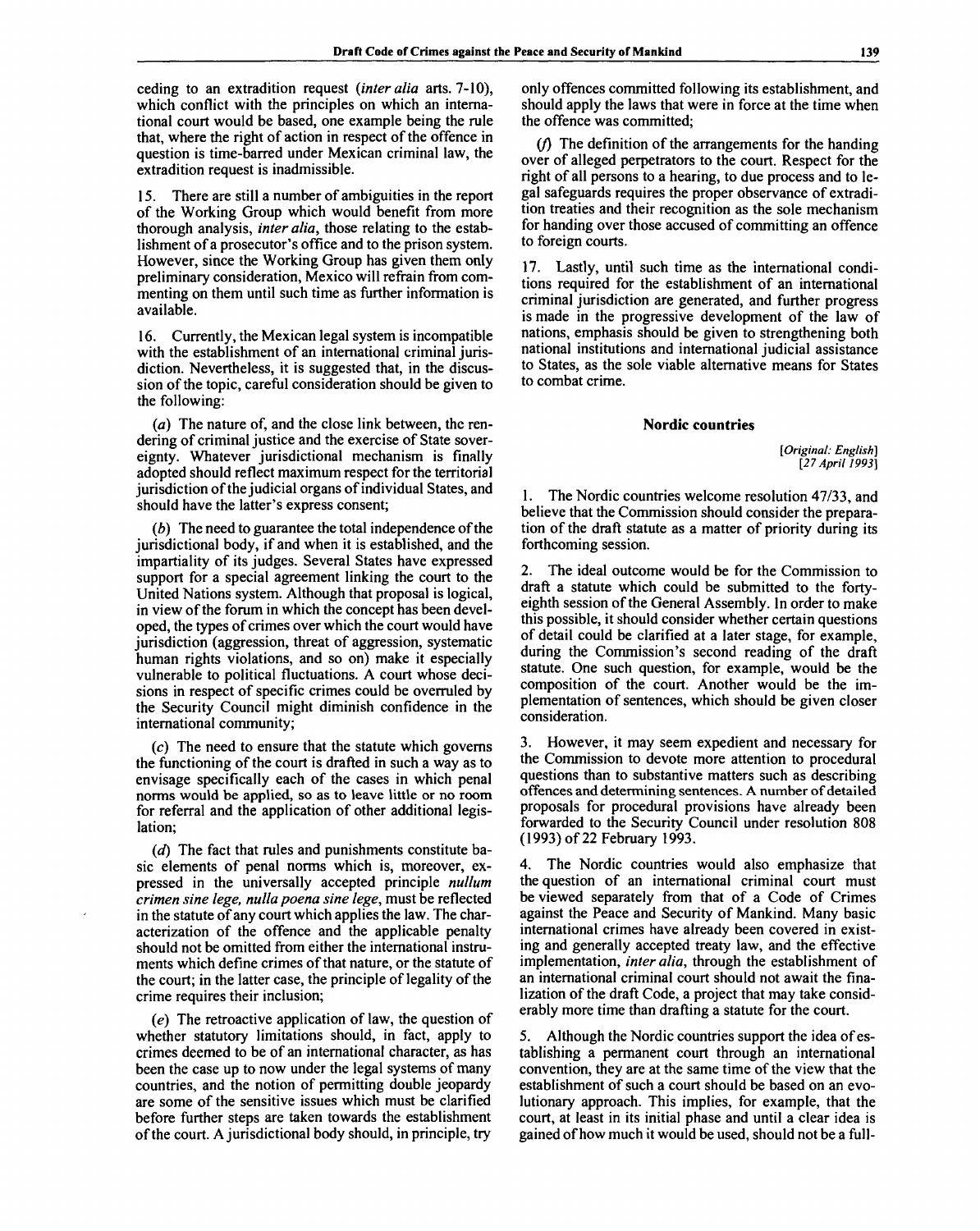time body, but rather an established structure which can be called into operation when required.

6. The suggestion in the Working Group's report that by becoming a party to the statute a State would only accept certain administrative obligations is endorsed. The States parties should accept the court's jurisdiction by making a declaration to this effect, analogous to acceptance of the compulsory jurisdiction of ICJ. States that are not parties to the statute should, in conformity with the two-step process described in the report (para. 52), also be given an opportunity to declare their acceptance of the court's jurisdiction on an ad hoc basis.

7. As regards the jurisdiction *ratione materiae* of the court, this should be based on international conventions, such as the Geneva Conventions of 12 August 1949 and the Protocols thereto and a prospective code of crimes, rather than on national legislation. The use of national legislation could pose certain problems, particularly in a long-term perspective, for example, as regards which acts are defined as offences in the legislation of the various countries, descriptions of offences, determination of sentences, and the like.

8. The offences within the jurisdiction of the court should be limited to serious crimes against mankind, such as war crimes, be they committed by high military commanders or by soldiers on the battlefield. However, there is a great need for a more precise definition of war crimes, as well as of the concept of a "serious offence".

9. As regards the jurisdiction *ratione personae* of the court, the consent of the State of which the accused is a national should not be required. Nor should the consent of the State where the offence was committed be required unless the perpetrator is under the jurisdiction of that State. Generally speaking, the jurisdiction of the court should be very wide; if the consent of the various States involved is required, this could easily impair the effectiveness of such a court.

10. Reference should also be made to Norway's statement to the Sixth Committee on behalf of the Nordic countries during the forty-seventh session of the General Assembly.<sup>1</sup>

# **Norway** *[See Nordic countries]*

#### **Panama**

*[Original: Spanish] [14 July 1993]*

1. The Government of Panama would like to see a uniform and equitable system of justice in the world, which would be accessible to all States and would severely punish acts that constitute international crimes detrimental to the international community, as well as a mechanism permitting States to claim reparation for the consequences of such acts, in order to guarantee the continued existence of humankind and of civilization. The Government of Pana-

ma therefore supports the establishment of a permanent international criminal judicial body with compulsory and exclusive jurisdiction.

2. The legal framework on which the international criminal jurisdiction is based should take the form of a treaty which should be ratified by States wishing to submit to its jurisdiction. The court's jurisdiction should be compulsory, regardless of the nationality of the accused, with respect to all crimes defined in the Code of Crimes against the Peace and Security of Mankind and in other international agreements, in accordance with the principle *nullum crimen sine lege.*

3. The Government of Panama considers that one of the most serious offences which should be covered by the Code are attacks on staff members of the United Nations, Permanent Missions or their representatives, and troops or other personnel whom Member States place at the disposal of the Organization.

4. The procedure to be followed in such cases should be set forth in the treaty establishing the court, in order to guarantee the principle of due process, and the applicable penalties could be defined in the draft Code in order to safeguard the principle *nulla poena sine lege*.

5. The Government of Panama supports the establishment of an international detention centre for the detention of those found guilty of international crimes. The operation of this centre should be governed by the provisions of the treaty or of a special agreement on the matter. In many cases, States Members of the Organization lack adequate infrastructure and security mechanisms for the detention of such criminals.

6. Notwithstanding the foregoing, Panama considers that the question of the Code of Crimes against the Peace and Security of Mankind and the establishment of an international criminal court are closely linked and cannot be dealt with separately. It is therefore of the view that the adoption of a code without adequate means for its implementation would render it toothless. Similarly, a court without a code would be meaningless, since it would lack objective jurisdiction. The two projects are thus closely related.

7. The ratification by States of the treaty establishing the court should imply *ipso facto* acceptance of the Code, while leaving open the possibility that States parties to the treaty could apply any other relevant agreement or statute in force on the matter which is mentioned in the treaty.

#### **Spain**

*[Original: Spanish] [19 May 1993]*

1. The Spanish Government is firmly in favour of the establishment of an international court with general jurisdiction to punish international crimes. It takes the view that such a court can make good the consequences of international crimes and also believes that its mere existence will unquestionably be an important deterrent. It therefore endorses the main ideas in the Working Group's report, and particularly the keynotes of prudence, flexibility and a gradual approach.

<sup>1</sup>  *Official Records of the General Assembly, Forty-seventh Session, Sixth Committee, 2*1 st meeting, paras. 4-19.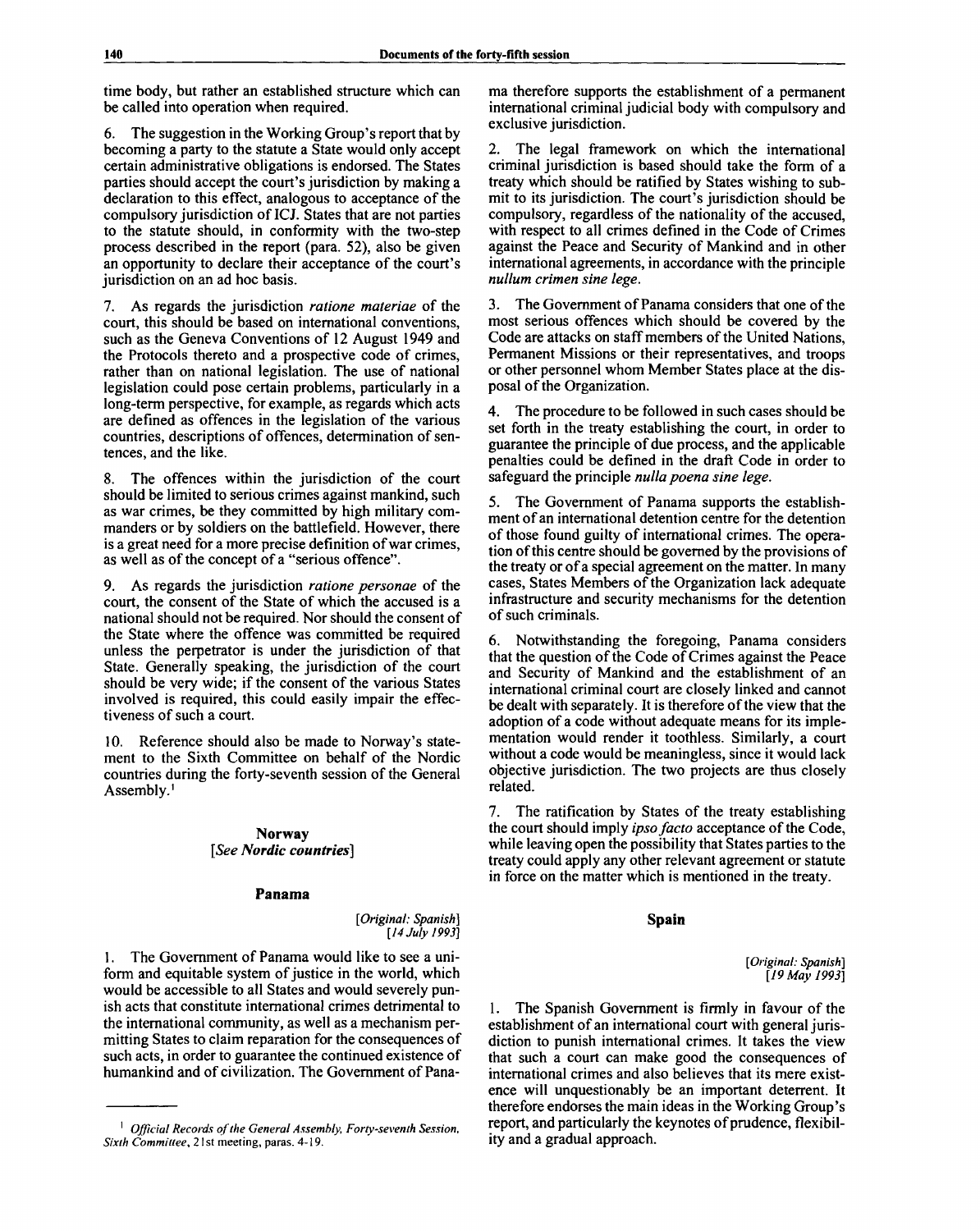2. The most appropriate legal basis for establishing the court is a treaty open to universal participation, negotiated and concluded in the framework of the United Nations. This would make the new court highly representative and impart to it the political and moral authority of the United Nations.

3. Initially, at least, the criminal court should not be a standing full-time body. It would seem preferable, in the beginning, for the statute simply to establish a straightforward, streamlined and inexpensive mechanism for the administration of justice in each specific case, as required. However, once the new court's activities have been assessed in the light of reality, a step could be taken towards making it a standing full-time body.

4. In the first phase, at least, the new court's jurisdiction should not be compulsory. This means that a State's acceptance of the jurisdiction of the court would depend on an ad hoc document, different and separate from that State's expression of consent to be bound by a treaty.

5. As to jurisdiction *ratione personae,* initially the court should only have jurisdiction to punish international crimes committed by individuals. Punishment for international crimes perpetrated by States involves highly complex legal and political problems and the question of assigning this function to the court should be left for later.

6. As to jurisdiction *ratione materiae,* the need to observe the principle *nullum crimen sine lege* means that the only international crimes that can be punished are those regarded as such by general international law at the time they are committed. The actual substance of international law in this matter would be determined by those conventions and treaties that unquestionably express the *opinio juris* of the international community.

> **Sweden** *[See Nordic countries]*

# **United States of America**

*[Original: English] [13 May 1993]*

### *Introduction*

1. The Government of the United States of America appreciates the opportunity to submit written comments on the report of the Working Group. Along with other States, it has made clear during the forty-seventh session of the General Assembly<sup>1</sup> that the request to begin work on the draft statute is not to be viewed as an endorsement of an international criminal court. Rather, in view of the significance of this matter and the importance of ensuring that such a proposal would best advance the important ideals and objectives which a permanent court might serve, the task ahead is further to consider, and find sound and effective solutions to, the difficult questions involved.

2. The following comments are accordingly not intended as a comprehensive commentary on the Working Group's report. Rather, they present the views of the United States on some of the more important initial questions which have so far been identified. These views are presented without prejudice to any further submissions on these and other aspects of the report which the United States may subsequently provide. Moreover, the United States wishes to emphasize that its silence on other aspects of the report should not be viewed as an endorsement.

#### *General approach*

3. In requesting the Commission to undertake this project, the General Assembly also requested it to

(begin) with an examination of the issues identified in the report of the Working Group and in the debate in the Sixth Committee .. . taking into account the views expressed during the debate in the Sixth Committee as well as any written comments received from States... and to submit a progress report to the General Assembly at its forty-eighth session.

It is noteworthy in this regard that the General Assembly requests the Commission to submit a progress report.

4. During consideration of this matter at the last session of the General Assembly, the United States indicated that it welcomed the report as a significant contribution to the discussion of this very important subject. In its view, the report provided very useful analysis of many of the complex issues associated with the proposal to establish an international criminal court. In particular, the basic approach advocated in the report (paras. 39-43), namely that the court should be a "flexible and supplementary facility" for States parties to its statute and that it should not have compulsory or exclusive jurisdiction, strikes a proper and realistic balance between the many competing interests at stake. The report helped focus the attention of Member States on these issues and others identified during the course of the discussions in the Sixth Committee.

5. The United States hopes that the Commission will reestablish its Working Group and continue its useful work by providing detailed analysis of the issues relating to the establishment of an international criminal court, including appropriate options. In this respect, it encourages the Commission to seek the views of the General Assembly in order to prepare draft articles for the establishment of a tribunal which will be capable of attracting the widest possible support.

6. It is noted that the Special Rapporteur on the draft Code of Crimes against the Peace and Security of Mankind has proposed in his eleventh report<sup>2</sup> a draft statute for an international criminal court, which it will be studying carefully before making any detailed comments. The United States welcomes the Special Rapporteur's proposal as a significant contribution to the process of identifying and analysing the various issues related to the establishment of an international criminal court. However, it believes that more analysis and further guidance from the General Assembly are required before the Commission can provide the General Assembly with a draft

<sup>1</sup> See *Official Records of the General Assembly, Forty-seventh Session, Sixth Committee, 2*1 st meeting.

<sup>&</sup>lt;sup>2</sup> See document A/CN.4/449 reproduced in the present volume (p. HI).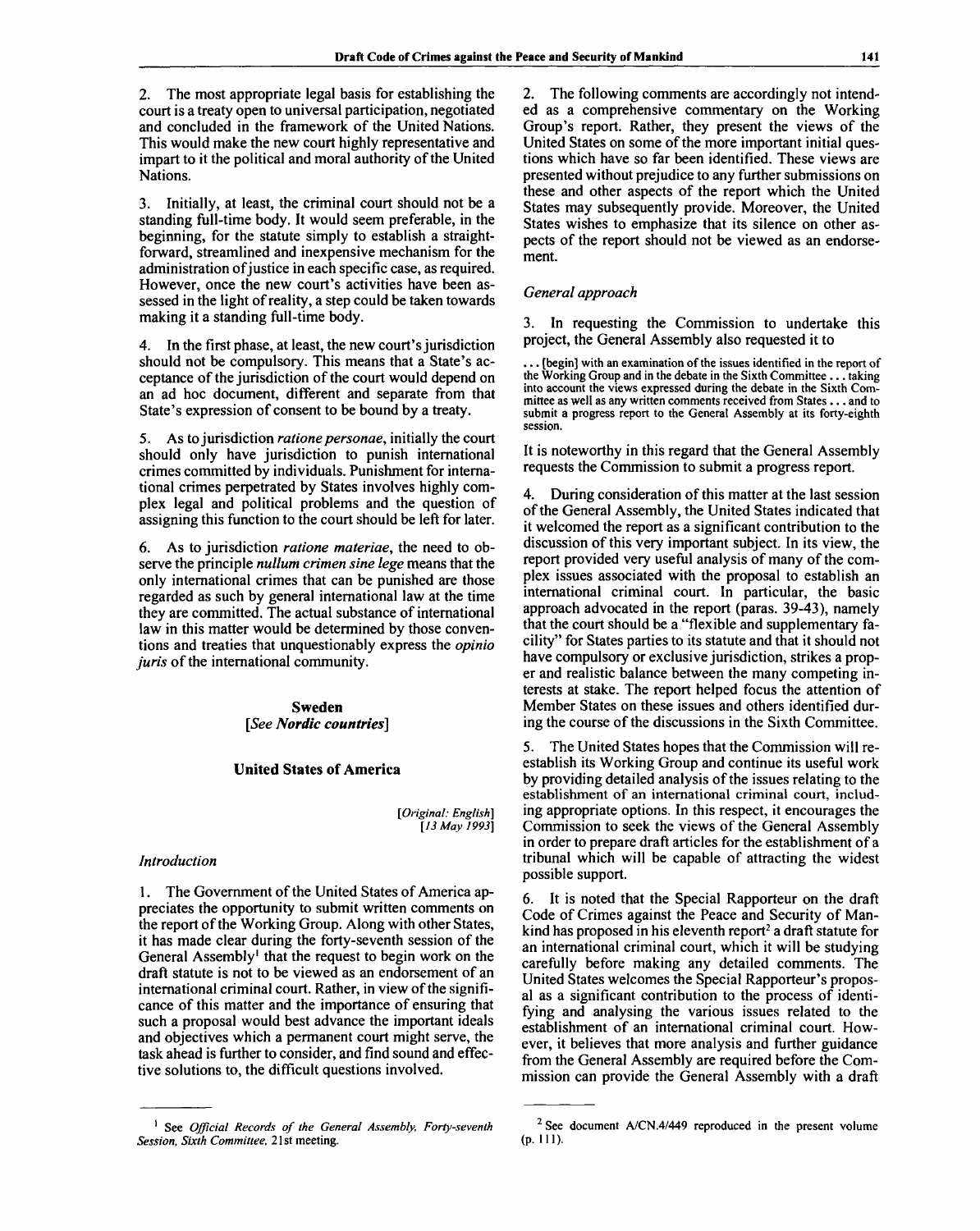statute capable of attracting the support necessary to make an international court a reality.

7. The United States believes that both the Commission and the General Assembly will want to take into account the developments regarding the establishment, under Security Council resolution 808(1993) of 22 February 1993, of an ad hoc tribunal for the prosecution of persons responsible for serious violations of international humanitarian law committed in the territory of the former Yugoslavia since 1991. While there are many important differences both in circumstances and objectives that in some respects will likely compel different approaches, the establishment of such an ad hoc tribunal may provide significant insight into the many issues associated with establishing an international criminal court. A number of comments and proposals were submitted to the Secretary-General in response to the Security Council decision to establish the tribunal.<sup>3</sup> There has also been considerable activity outside the United Nations, for example, the recent International Meeting of Experts on the Establishment of an International Criminal Tribunal, held at Vancouver, Canada, hosted by the International Centre for Criminal Law Reform and Criminal Justice Policy, which addressed in detail the issues relating to the establishment of both the ad hoc tribunal and the international criminal court.<sup>4</sup>

8. Consideration of the establishment of an international criminal court should be governed by three major principles: first, the development and implementation of such a tribunal should further, and not harm, international law enforcement efforts. This is of particular concern in the case of narco-traffickers and terrorists. Secondly, such a court should be fashioned so as to minimize the potential for politicization of any sort. Finally, and fundamentally, it is imperative to make sure that the tribunal is both fair and effective and that questions concerning such issues as scope of jurisdiction, applicable law, rules of procedure and evidence, and appeal are adequately addressed in a realistic, just and workable fashion.

# *The need to identify and consider fully the issues involved*

9. As the Commission recognized, the report was not meant to be an exhaustive treatment of the many issues associated with such an undertaking and further examination is needed on a number of important matters. Thus, while the report is a helpful start, it is clear that further consideration is required on how best to resolve many of the difficult questions which it raises, such as the jurisdiction *ratione materiae* of the court; how matters are to be brought to the court; whether States must consent to the court's jurisdiction and, if so, which States must consent; and how the court will secure jurisdiction *ratione personae* over an offender. Other important issues were identified during discussion of this subject in the Sixth Committee. Additional issues have been identified in connection with proposals to establish the ad hoc war crimes tribunal for the former Yugoslavia. For example, the important requirement for a separate (and independent)

appellate court, to which appeals can be taken on the basis of an error of law invalidating the decision or an error of fact that caused a manifest miscarriage of justice.

10. Still other issues have been identified in the consideration of these proposals outside the United Nations, for example, those relating to the rules of procedure and of evidence which were the subject of extensive discussion at the Vancouver meeting of experts. The United States believes that the approach adopted in regard to fundamental issues such as these may have implications for other aspects of any resulting regimes.

11. The Working Group acknowledges (para. 23) that in some cases it has done no more than outline a range of solutions without indicating a preference or an analytical basis for arriving at those solutions. However, as discussions among international experts, such as those that took place at the recent Vancouver meeting, demonstrate, many issues warrant fuller treatment. For example, with respect to six critical issues (the system of prosecution; the initiation of the case; bringing defendants before the court; international legal assistance; implementation of sentences; and the relationship of the court to the existing extradition system), the report acknowledges that

... in the time available the Working Group has not been able to discuss these issues in much detail, what follows is accordingly tentative and exploratory. The issues will need fuller examination if it is decided that the Commission should proceed to draft a statute for the court (para. 113).

In several instances, when addressing such questions as the jurisdiction of the court over offences and the acceptance of its jurisdiction by States, the regime of jurisdiction *ratione personae,* and the interplay between national and international law, the report contained statements to the effect that the precise details of such a system did not have to be worked out at that point (paras. 49, 53 and 57).

# *Jurisdiction* ratione materiae *of the court*

12. One of the more fundamental preliminary questions, as the report recognizes, is the scope of jurisdiction *ratione materiae* of the court. The report notes at the outset that the idea of an international court originated as a forum for prosecuting State-sponsored war crimes and genocide that otherwise go unpunished (para. 27). The report expands this limited jurisdiction, however, to all crimes of an "international character". An analysis of the issues (such as those involving consent and how cases and defendants are brought before the court) may not be the same for the narrow class of State-sponsored war crimes as for narco-trafficking. These issues are characterized in the report as "details" to be worked out later.

13. These are, however, critical questions, which have important implications in the light of the proposed regime of consent rather than compulsory jurisdiction. As noted in paragraph 4 above, the United States agrees with the basic premise that the court should be conceived as a flexible, supplementary facility, based on consent. This has a bearing, however, on the scope of crimes involved. Who consents where the crime is one of an "international character"? What happens when the views of equally interested States are not in harmony? And how will a State be convinced to surrender its nationals to the international court if it is not willing to extradite its nationals to another forum?

<sup>&</sup>lt;sup>3</sup> See "Report of the Secretary-General pursuant to paragraph 2 of Security Council resolution 808 (1993)" (document S/25704 and Corr.l and Add. 1).

<sup>4</sup> Document S/25504, annex, contains the report of the meeting.